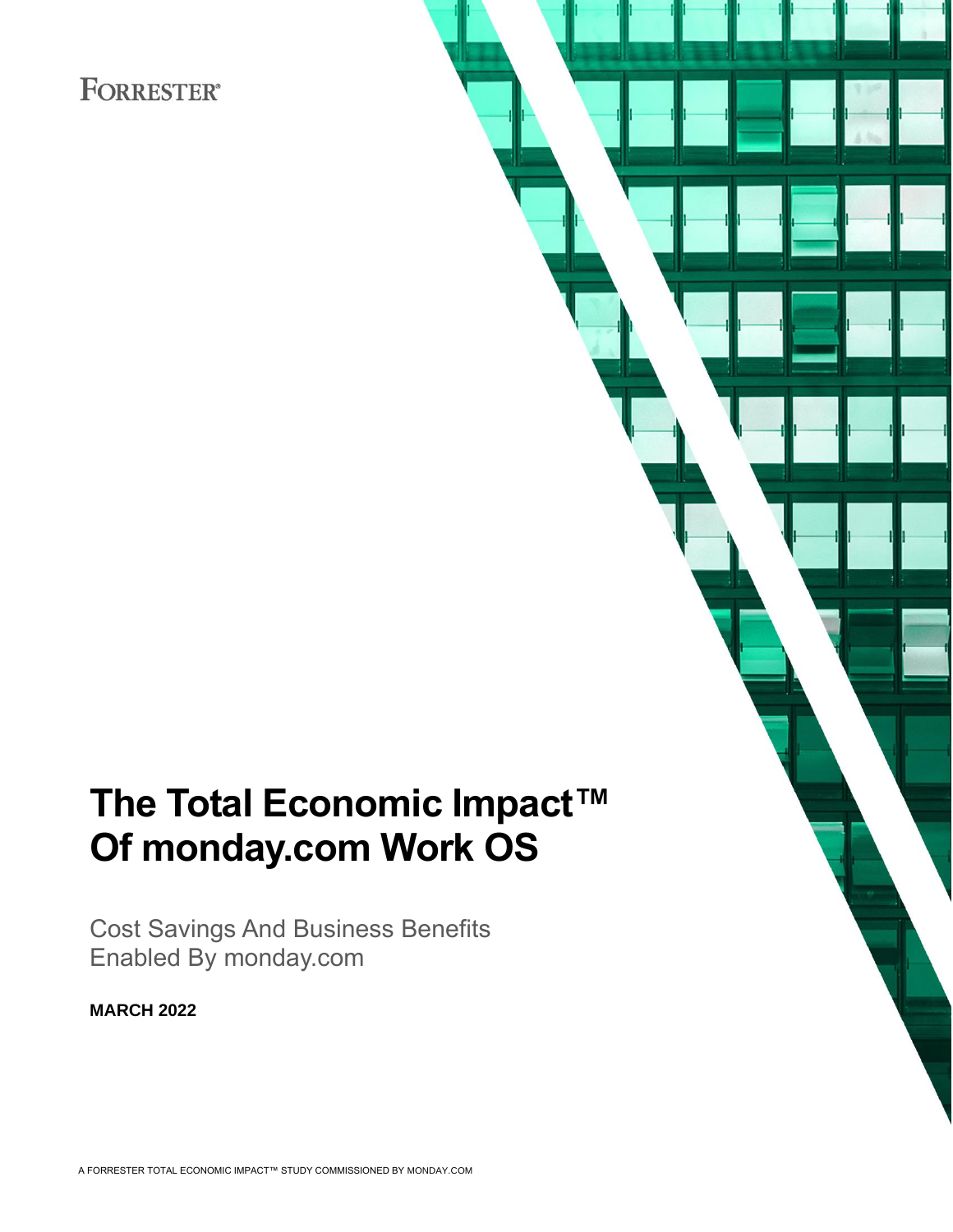# **Table Of Contents**

| The monday.com Customer Journey 6             |
|-----------------------------------------------|
|                                               |
|                                               |
| Solution Requirements/Investment Objectives 7 |
|                                               |
|                                               |
| Increased Creative Team Productivity 9        |
| Reduced Administrative/Reporting Time11       |
| Avoided Project Manager Hires 13              |
|                                               |
|                                               |
|                                               |
|                                               |
|                                               |
| Appendix A: Total Economic Impact 19          |
|                                               |

*Consulting Team: Kim Finnerty Derrith Lambka*



#### ABOUT FORRESTER CONSULTING

Forrester Consulting provides independent and objective research-based consulting to help leaders succeed in their organizations. For more information, visit forrester.com/consulting.

© Forrester Research, Inc. All rights reserved. Unauthorized reproduction is strictly prohibited. Information is based on the best available resources. Opinions reflect judgment at the time and are subject to change. Forrester®, Technographics®, Forrester Wave, RoleView, TechRadar, and Total Economic Impact are trademarks of Forrester Research, Inc. All other trademarks are the property of their respective companies.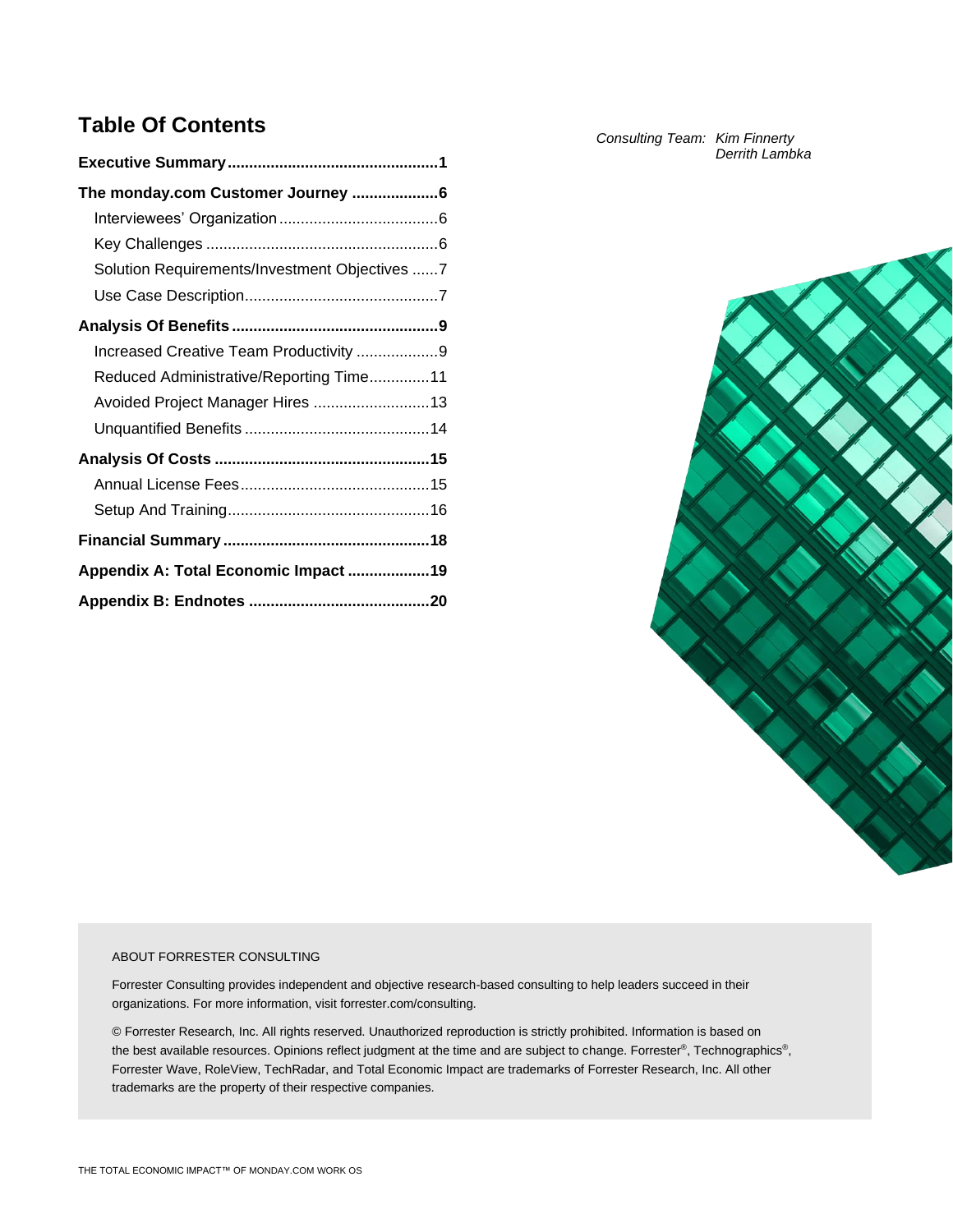# **Executive Summary**

Internal creative marketing teams within larger organizations have unique needs that may not be supported by the collaboration and project management tools used in other parts of the organization. monday.com is a solution that offers the flexibility and security to enable better processes and results for marketing teams. This case study details Motorola's use of monday.com as it successfully brought the work of some of its marketing agencies in-house.

[monday.com](https://www.monday.com/) Work OS is an open platform that lets companies build work management tools and software applications to fit their needs. Through an intuitive user experience, the customizable platform helps users connect to processes and systems, expediting their work while creating a more transparent business environment. Currently, more than 152,000 customers in over 200 countries and across more than 200 industries use the platform. Marketing is one of the top industries served by monday.com today.

Forrester Consulting was commissioned by monday.com to conduct a Total Economic Impact™ (TEI) study and examine the potential return on investment (ROI) enterprises may realize by deploying monday.com.<sup>1</sup> The purpose of this study is to provide a framework to evaluate the potential financial impact of the solution on their organizations.

To better understand the benefits, costs, and risks associated with this investment, Forrester interviewed five leaders at Motorola's in-house marketing agency.

- A creative manager on the North American team.
- A senior manager of marketing operations and analytics, senior graphic designer, and project manager for the Latin American team.
- The global director for CRM, digital, and social.

These executives explained that when Motorola shifted to an internal agency model, they adopted monday.com as their campaign management



platform for a small team in one country and then expanding to use monday.com globally.

Prior to using monday.com, the Motorola interviewees told Forrester their global, regional, and country marketing teams spent unproductive time sending and finding emails; attending long weekly status meetings; and using shared documents to attempt to organize, prioritize, assign work, track progress, determine approval status, and report on creative campaigns each month.

The global director of CRM at Motorola told Forrester: "We had a lot of internal tools, but it would have taken much more time and cost to build what we needed internally than to use monday.com. It really is a very cost-effective platform for us, and it requires very little of my budget to make it accessible to everyone."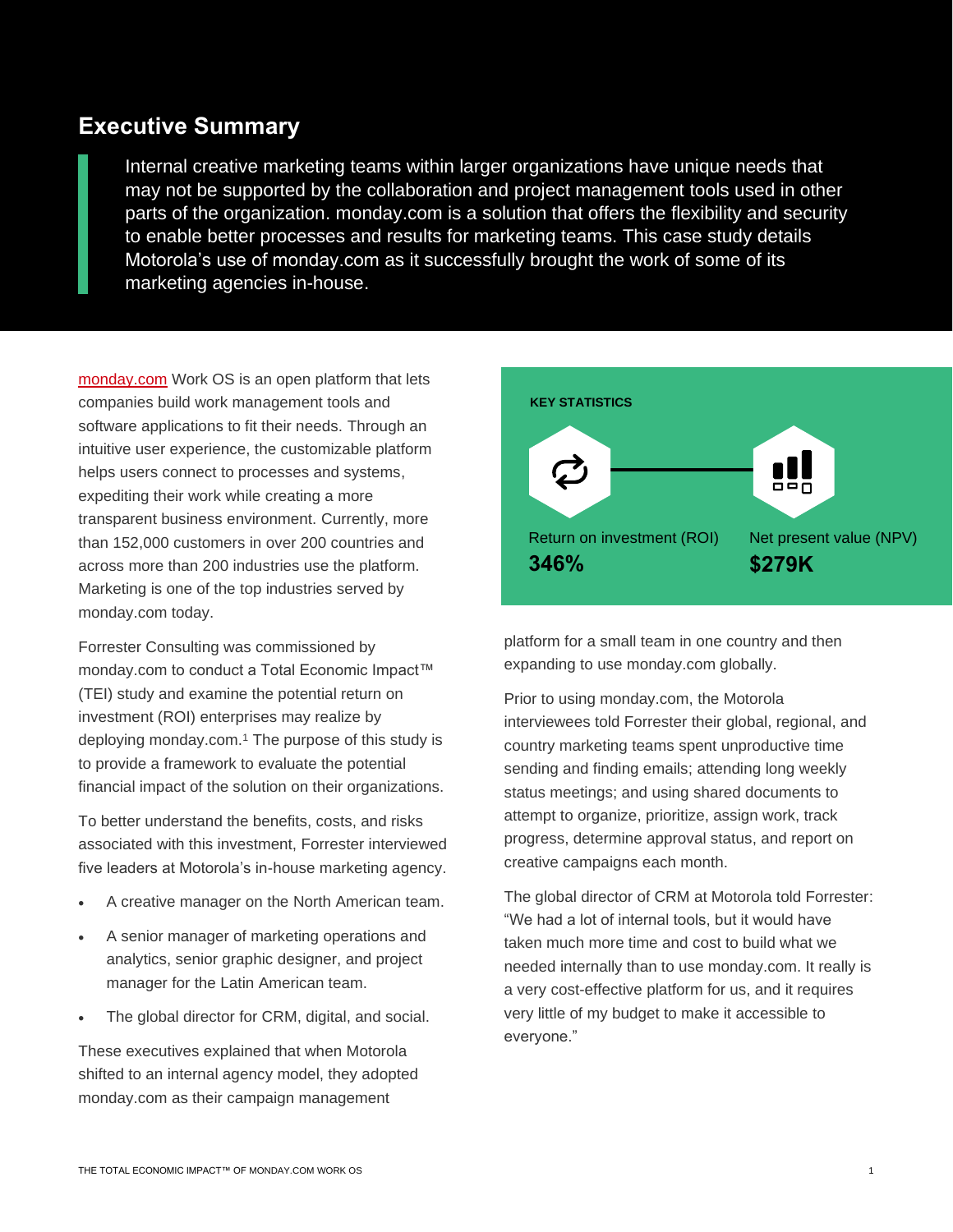After the investment in monday.com, Motorola has been able to bring work in-house very quickly and successfully. Key results from the investment include improved creative team productivity, avoided administrative hires, and better visibility for management into progress and potential issues.

## **KEY FINDINGS**

**Quantified benefits.** Risk-adjusted present value (PV) quantified benefits over three years include:

• **Increased creative team productivity contributed more than \$121,000 to the bottom line.** Interviewees told Forrester that before monday.com, their creative teams had spent 2 hours per creative campaign on managementrelated tasks that now take only 30 minutes. This time savings on each of the scores of creative campaigns the team produces each year resulted in a significant improvement in creative output with minimal additional hiring.

The internal agency creative team productivity has improved by having everything accessible in a central repository in monday.com, automating notifications of approval cycles, prioritizing the creative team's work, and enabling handoffs among creative producers in different time zones around the world.

• **Reduced administrative and reporting time was valued at more than \$123,000.** Two key areas of time savings identified by the Motorola interviewees were in weekly status meetings and quarterly reporting. The creative manager for North America said: "I used to have to compile all of the deliveries of the team to help quantify the value we were bringing every quarter. I would have to spend days compiling the data. Now… what used to take me several days each quarter is now compiled in one day."

The internal marketing agency teams also dramatically reduced time spent in weekly status meetings. The global director of CRM said, "We

**"I feel comfortable saying that monday.com is a significant factor in our success as an internal Motorola agency. The team's scope expanded quickly, and this solution allowed us to keep everything on track as we replaced outside agencies. It also helped us demonstrate our contribution to the company with sound data."**

*Creative manager (North America)*

were spending a total of 5 hours per week, and we've consolidated that down to 1 hour using monday.com." The North American and Latin American marketing teams experienced similar reductions in meeting and reporting time.

• **Avoided project management incremental hires, saving Motorola more than \$116,000.**  The senior manager, marketing operations and analytics in Latin America told Forrester, "If we didn't have monday.com, we would need an additional half-time project manager to coordinate the marketing program in this region." The creative manager for North America agreed that she would also need an additional half-time project coordinator without monday.com.

**Unquantified benefits.** Benefits that are not quantified for this study include:

• **Improved job satisfaction and reduced stress for all team members.** The first comment about monday.com that every interviewee made was that their job was much easier now that all the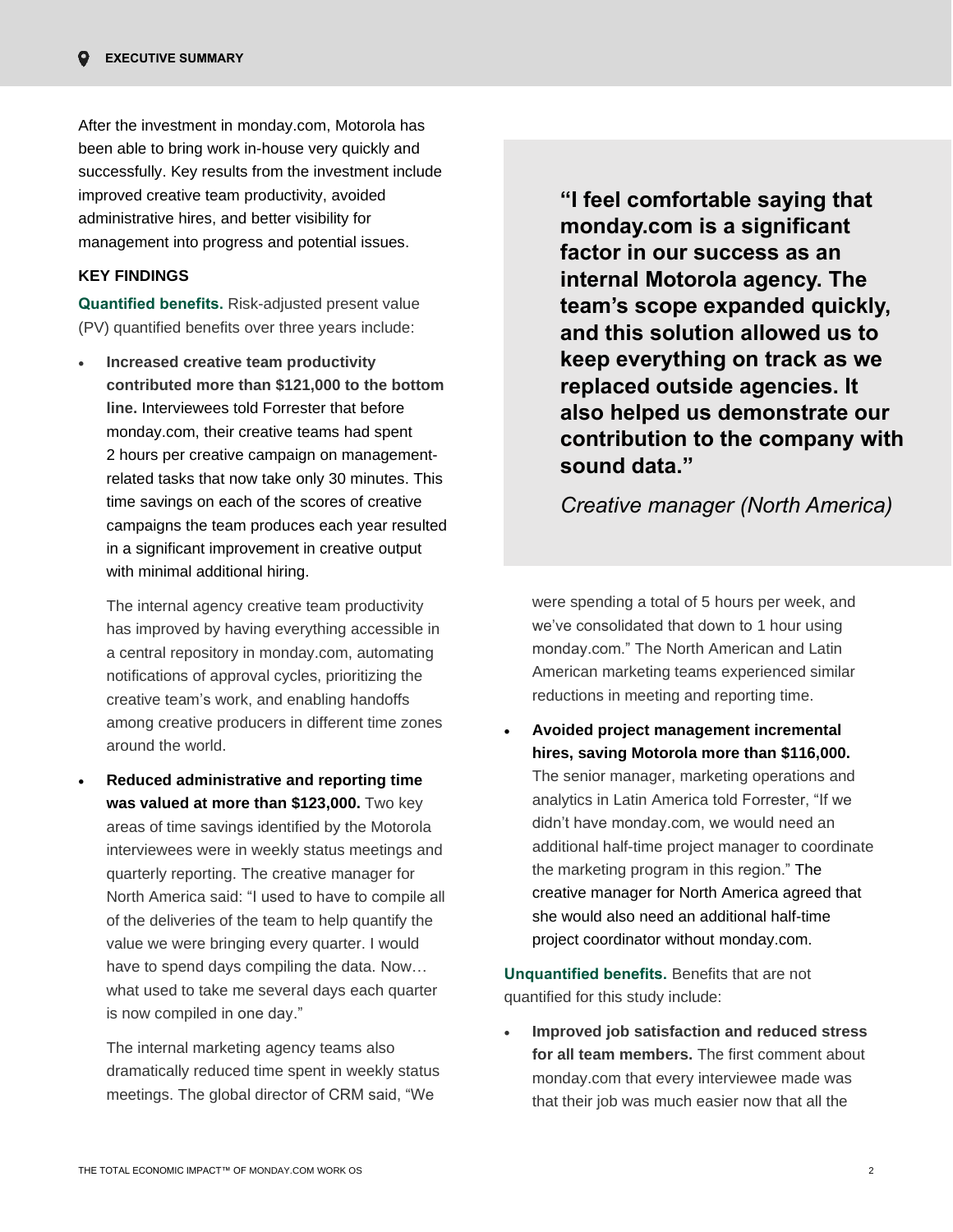tools and information they needed were organized in one place. As a result, they were able to focus on what they enjoyed doing and the unique skills they brought to the business.

- **Enabled efficient handoffs for team members, especially across time zones.** Each of the regions relies on monday.com for product launches. The creative manager for North America explained: "Prioritization is key because we need to coordinate product launches all over the world. With my launch calendar in monday.com, I know exactly which products will launch when in each market, and then I know the dates for when we need to start to create the CRM campaigns."
- **Provided data-driven demonstration of the team's value to the organization.** "Everything that we do needs to be submitted through this platform," the creative manager for North America said. "It allows us to simplify reporting and to make arguments for what we need as a team by proving the value we are bringing to the business overall."

**Costs.** Risk-adjusted PV costs over three years include:

- **Fees of just under \$67,000 paid to monday.com for licensing of user seats.** Motorola started with an initial base of users in Year 1 but expanded rapidly to include teams in Latin America and the global digital marketing team.
- **Initial deployment costs of \$14,000.** The IT team spent a small amount of time integrating APIs, securing the system within the network, and setting up each user's work device(s) to use monday.com. Each user spent 2 hours receiving formal training on using the platform.

The interview and financial analysis found that Motorola experienced benefits of \$360,000 over three years versus costs of \$81,000, adding up to a net present value (NPV) of \$279,000 and an ROI of 346%.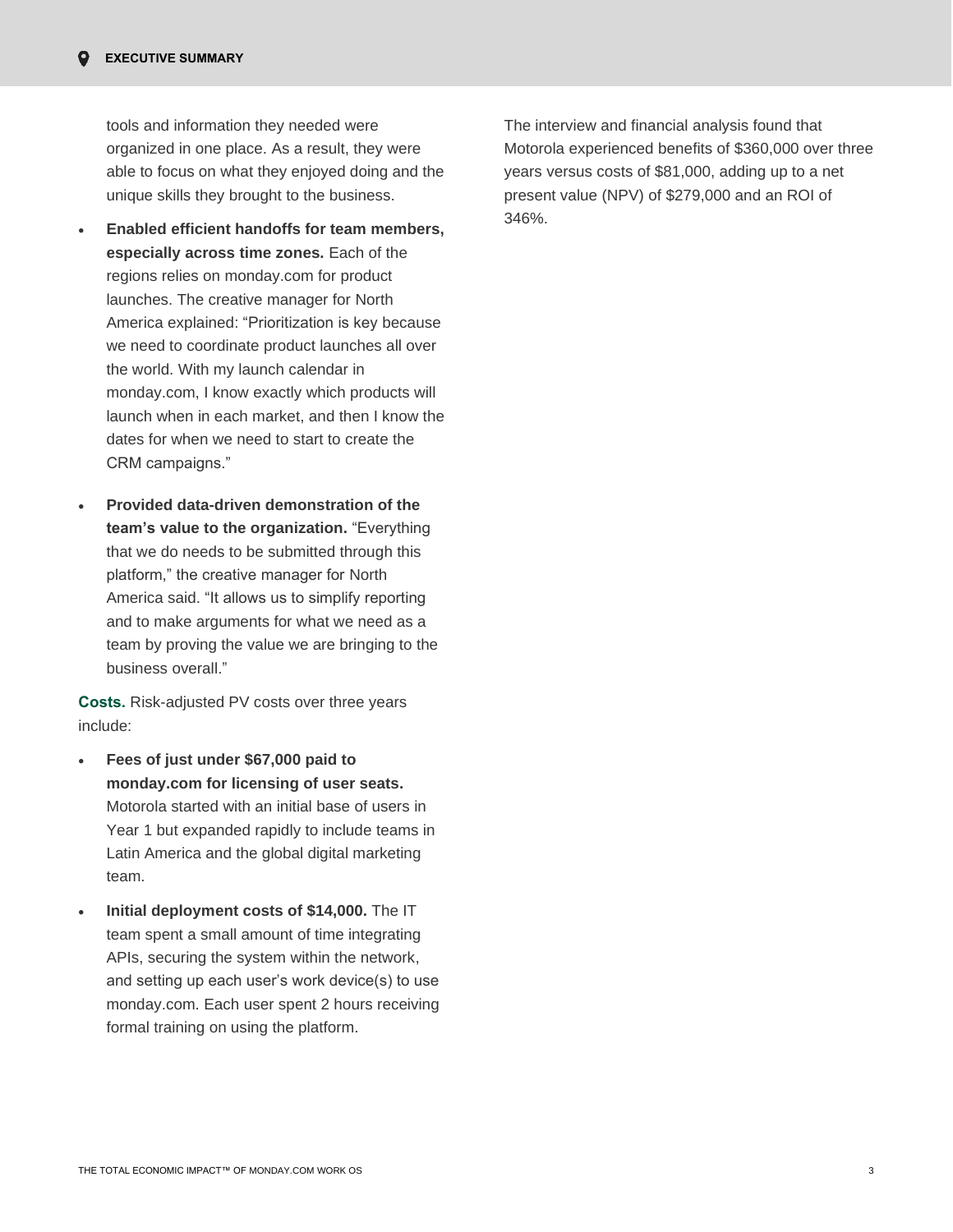

**Benefits (Three-Year)**

| Increased creative team productivity  |          | \$121.0K |          |
|---------------------------------------|----------|----------|----------|
| Reduced administrative/reporting time |          |          | \$123.0K |
| Avoided project manager hires         | \$116.1K |          |          |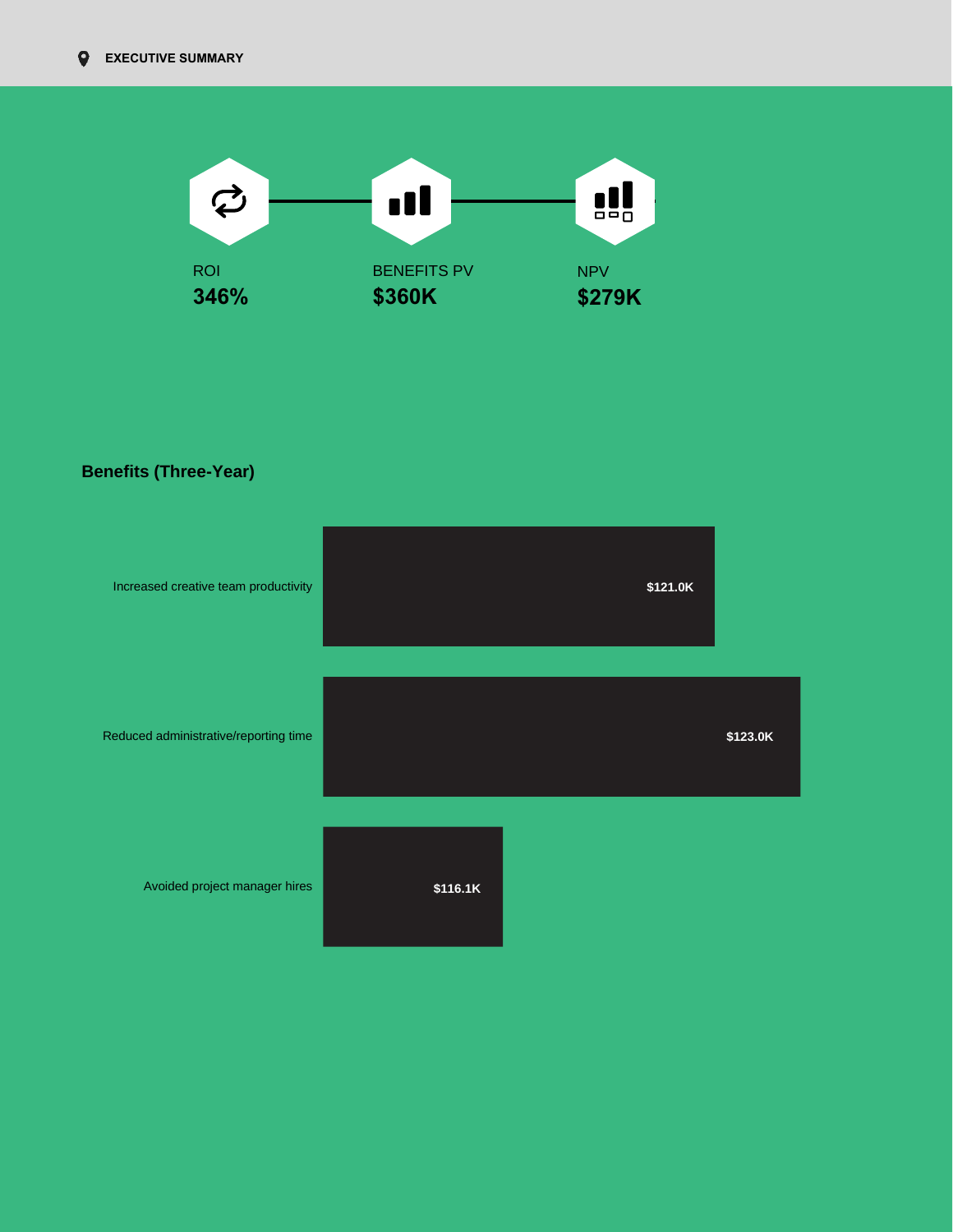#### **TEI FRAMEWORK AND METHODOLOGY**

From the information provided in the interviews, Forrester constructed a Total Economic Impact™ framework for those organizations considering an investment in monday.com.

The objective of the framework is to identify the cost, benefit, flexibility, and risk factors that affect the investment decision. Forrester took a multistep approach to evaluate the impact that monday.com can have on an organization.

#### **DISCLOSURES**

Readers should be aware of the following:

This study is commissioned by monday.com and delivered by Forrester Consulting. It is not meant to be used as a competitive analysis.

Forrester makes no assumptions as to the potential ROI that other organizations will receive. Forrester strongly advises that readers use their own estimates within the framework provided in the study to determine the appropriateness of an investment in monday.com.

monday.com reviewed and provided feedback to Forrester, but Forrester maintains editorial control over the study and its findings and does not accept changes to the study that contradict Forrester's findings or obscure the meaning of the study.

monday.com provided the customer's name for the interview but did not participate in the interview.



#### **DUE DILIGENCE**

Interviewed monday.com stakeholders and Forrester analysts to gather data relative to the monday.com.

#### **DECISION-MAKER INTERVIEW**

Interviewed five decision-makers at an organization using monday.com to obtain data with respect to costs, benefits, and risks.



#### **FINANCIAL MODEL FRAMEWORK**

Constructed a financial model representative of the interview using the TEI methodology and risk-adjusted the financial model based on issues and concerns of the decision-maker.



#### **CASE STUDY**

Employed four fundamental elements of TEI in modeling the investment impact: benefits, costs, flexibility, and risks. Given the increasing sophistication of ROI analyses related to IT investments, Forrester's TEI methodology provides a complete picture of the total economic impact of purchase decisions. Please see Appendix A for additional information on the TEI methodology.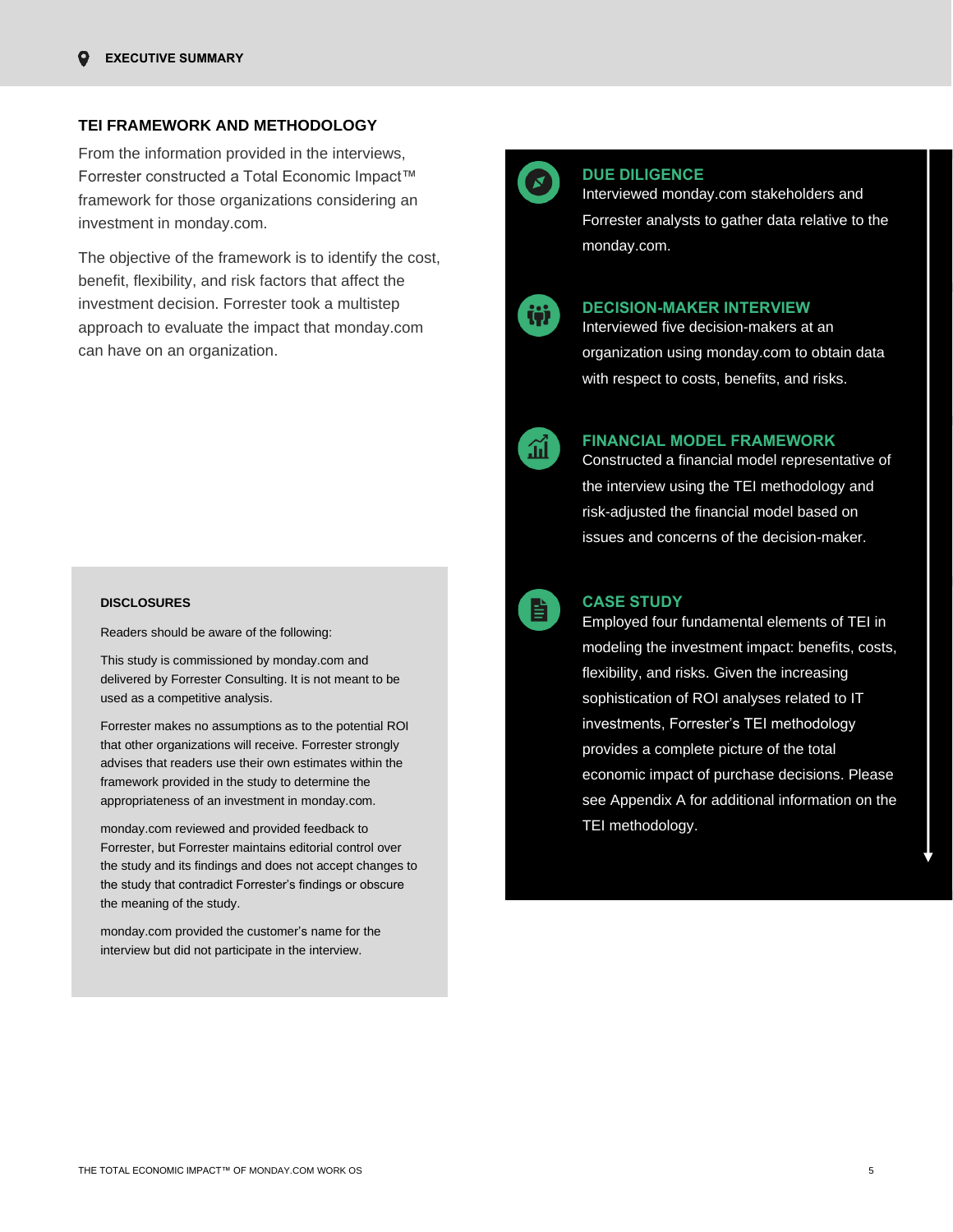# **The monday.com Customer Journey**

Drivers leading to the monday.com investment

## **INTERVIEWEES' ORGANIZATION**

Forrester interviewed five leaders at Motorola's inhouse marketing agency. This organization includes marketing, creative, and administrative personnel who work with Motorola partners and retailers globally on campaigns that include both traditional and digital marketing elements. Users include:

- A North American team responsible primarily for traditional marketing activities. (Forrester interviewed the creative manager.)
- A Latin American team covering multiple geographies in South America and tapping into creative resources in Mexico. Forrester met with the senior manager of marketing operations and analytics, a senior graphic designer, and the project manager for the region.
- A global team responsible for the company's social and digital marketing activities, where Forrester interviewed the global director of CRM, digital, and social.

## **KEY CHALLENGES**

Prior to the global adoption of monday.com for use by the internal marketing agency team, the regions, countries, and global team all used software that was not created specifically for the needs of an internal marketing agency. Interviewees said that before they started using monday.com in 2018, their key challenges were:

• **Inconsistent or inadequate information provided for creatives to do their job.** This internal agency team dealt with an unusually large creative project load with unusually short turnaround times because they worked in the fast-moving mobile device market, with dozens of retail partners in multiple countries, time zones, and languages.

**"We didn't have any management tool, so the teams were working at weekly meetings and also by email, but no one had a tool where they could see the whole story."**

*Senior manager, marketing operations and analytics (Latin America)*

Creative requests were often submitted without the appropriate logos, artwork, legal text, timelines, approvals, and other required elements. Creatives spent valuable time looking through emails to see whether these materials had been sent separately or communicating back and forth across time zones requesting the missing information.

"We had a lot of problems with the continuity of the information that we needed to put in the art," explained a graphic designer in Mexico. She said that they didn't have a way to organize and prioritize the requests from all the different channels and countries. The result was that projects took longer (and thus cost more) than they should, work needed to be redone due to errors, and deadlines were missed.

• **Those charged with managing the teams and process had little visibility into what was happening.** The North American creative manager said: "Prior to monday.com, we were using [an online form], and we didn't have most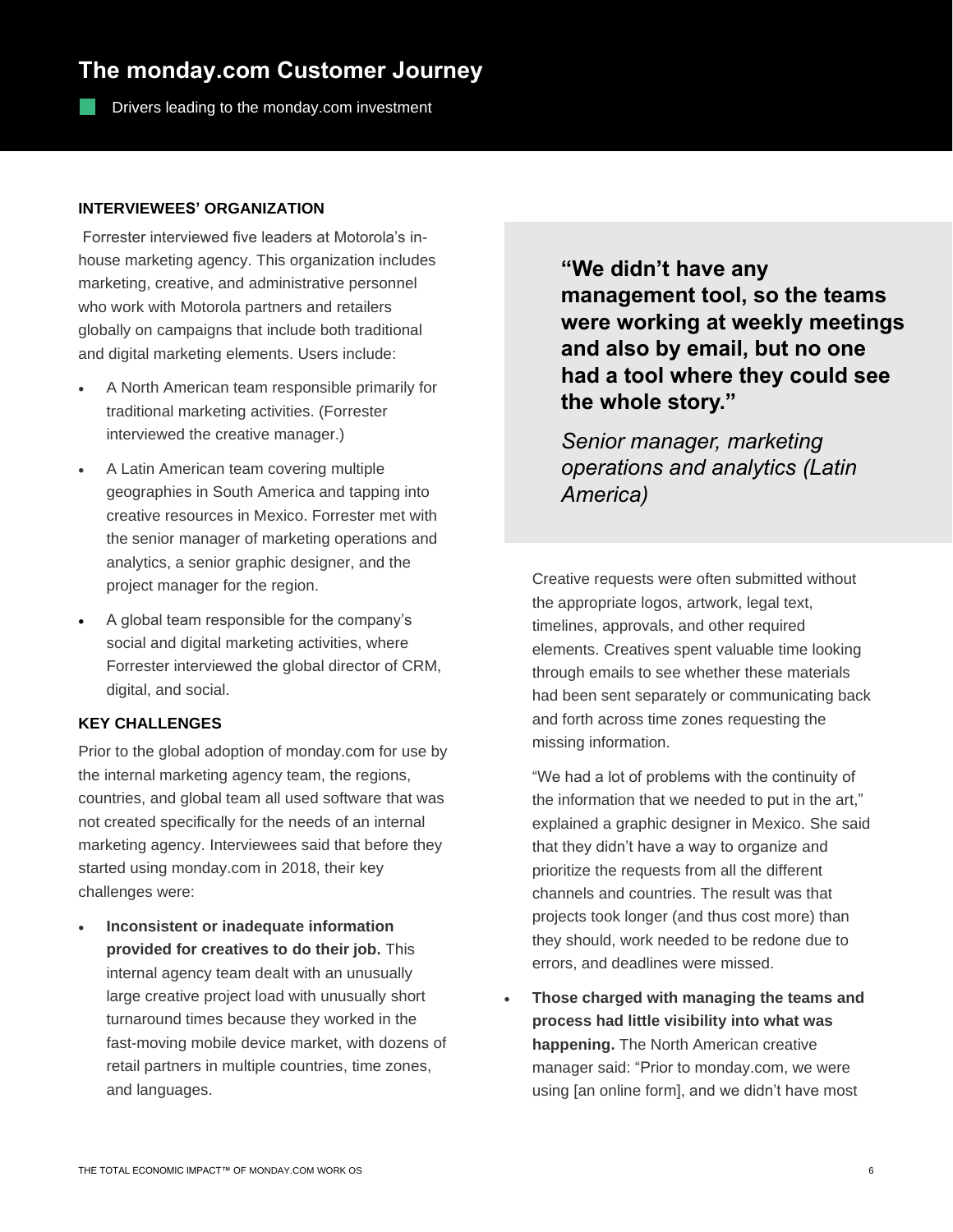of the organizational capabilities that we have with monday.com. Being able to sort was a much more manual experience, and we didn't have a lot of built-in reporting, different views, or detailed sorting functionality."

This lack of visibility had several negative consequences for the team. First, supervisors and managers spent long hours pulling together the data they needed to manage their teams and respond to senior management requests for KPIs and status. Second, it was impossible to properly manage their teams because they could not tell who was over- or underperforming or where bottlenecks in the process occurred. Finally, there was little opportunity to demonstrate the value of a new function (the in-house agency team) to the business.

## **SOLUTION REQUIREMENTS/INVESTMENT OBJECTIVES**

The Motorola marketing decision-makers Forrester interviewed said they looked for a solution that was:

- **Secure.** The creative manager, North America, said: "our biggest hurdle was security because we need to keep the projects that we are working on confidential. One of the things we use monday.com for is to track our upcoming product launches. I have a link to the newest product renderings and our entire marketing plan deck. Obviously, it would be a disaster if any of that leaked." Motorola's security team worked with monday.com to test the system's security and to create a solution that made all stakeholders comfortable.
- **Intuitive.** The team using this platform is not a technical team and does not even have much experience with any kind of work management tools. It would make no sense to try to save the team time and energy by requiring them to spend hours learning and mastering an intricate, difficult-to-use system. The global director of CRM told Forrester they wanted a solution that

could be activated seamlessly and would not require software support.

**Flexible**. The North America creative manager said: "My team started using monday.com in 2019. When we first started, we were still using agencies for some of our digital media, social media, and CRM. All that has now, at least from a regional perspective, come to my team."

**"Probably every six months there's been another dimension that's been added to our team's responsibilities. Having a space to keep that organized is obviously part of what makes it possible for us to continue growing and delivering as an internal marketing agency."**

*Creative manager (North America)*

• **Cost-effective.** The organization had already made significant investments in work management and collaboration tools and corporate chat forums. It would have been difficult to gain approval for an additional major investment. The team sought a solution that could be mostly covered and managed within their existing budget.

## **USE CASE DESCRIPTION**

Motorola's internal marketing agency creates graphics and other assets for their partners (telecom carriers and retailers). They use monday.com to organize and deliver the creative assets for comarketing. For security control, since they work on new product launches, they do not allow outside partners to access the platform.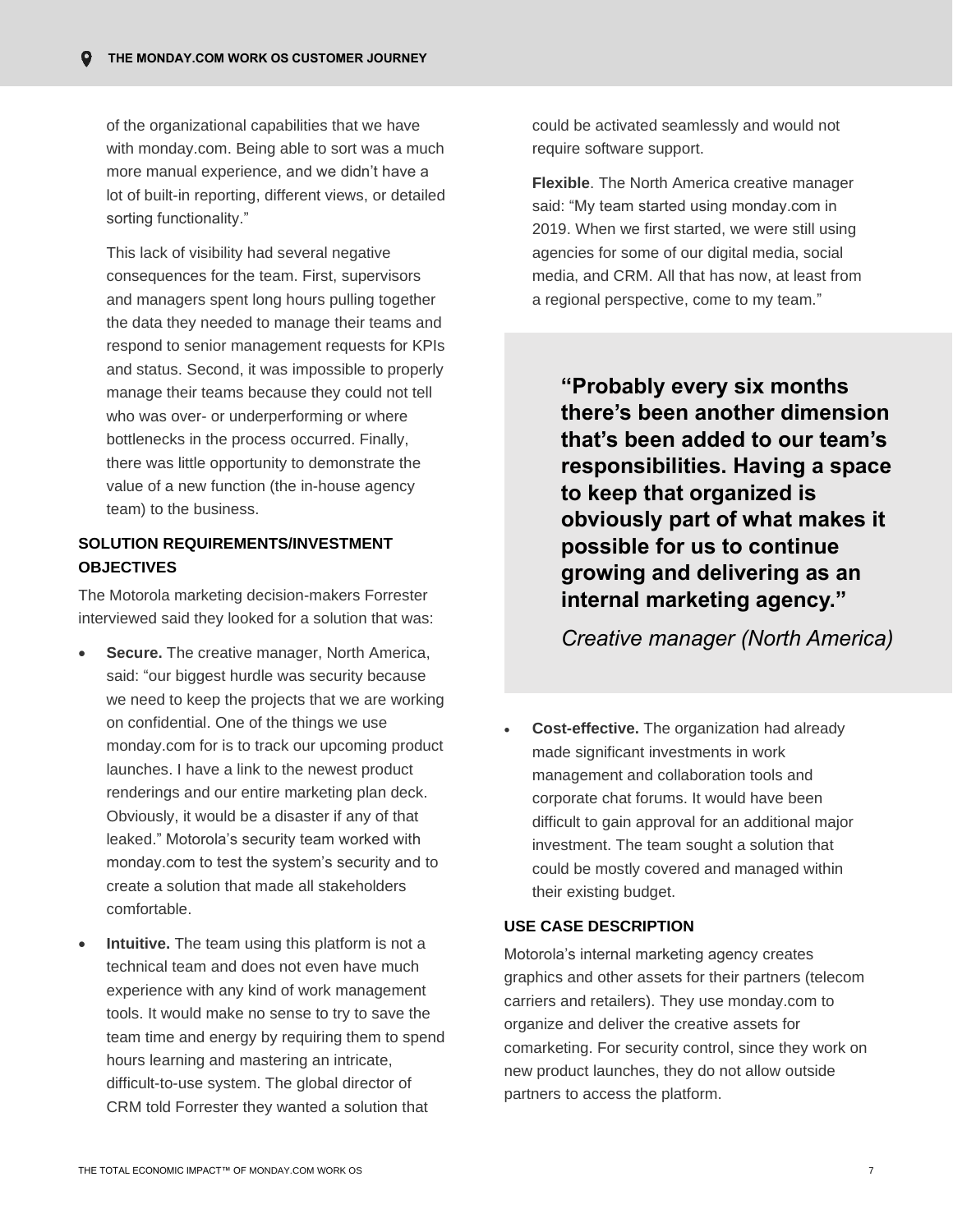Motorola's senior manager of marketing operations and analytics in Latin America explained how the regional team uses monday.com: "We have all the CRM projects and analytics there. The Mexico team is also there and all the regional activities related to asset delivery. In each market, when we launch new products, we have this structure of when we're going to have the PR launch, when we're going to be inmarket, and so forth. If the creative is already delivered, there are links, and we use monday.com to connect and communicate everything between the global and local teams."

The Motorola interviewees said they're using monday.com every day. The senior manager of marketing operations and analytics told Forrester, "The first thing that I go to at work is opening monday.com," The senior graphic designer in Mexico agreed, saying, "It's my main page because it's the way that I know how much work is coming in or how my internal clients' projects are moving along."

**"There's a certain baseline level of marketing materials that are needed for every single launch. We have that built out into the template that we leverage every time we have a new product."**

*Creative manager (North America)*

The creative manager for North America explained: "We use this solution, with separate boards [and] separate spaces, for a lot of incoming content that we have to support with product launches when we have a new phone. The global team is basically a fully separate section from North America within monday.com so that we can make sure we're not getting projects confused or overlapping."

The CRM project manager for Latin America said: "I make dashboards on monday.com because I want to know how many campaigns there are, how many for each channel, and how many things we have in the queue."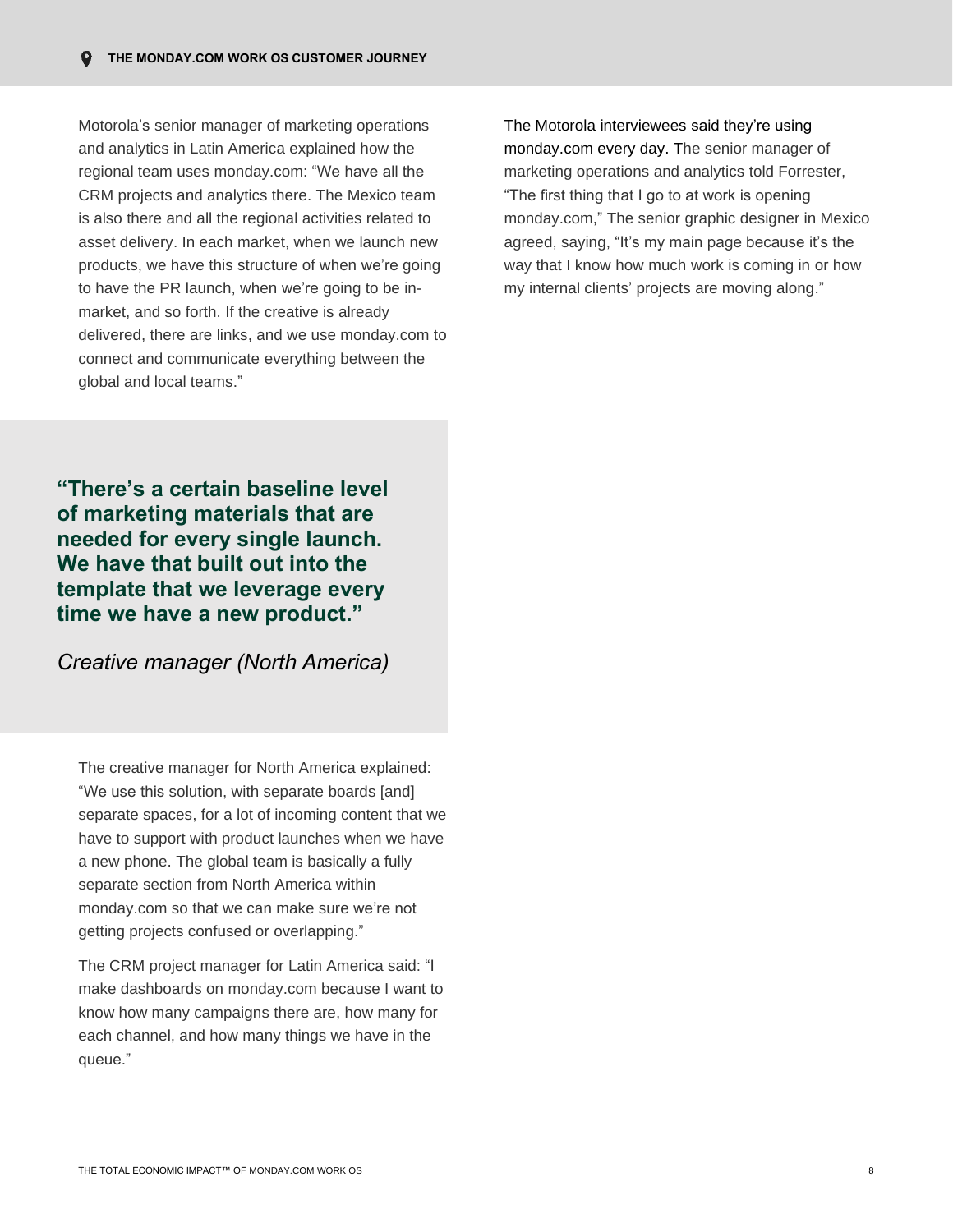# **Analysis Of Benefits**

Quantified benefit data

|            | <b>Total Benefits</b>                 |          |                   |                   |              |                                |  |  |  |
|------------|---------------------------------------|----------|-------------------|-------------------|--------------|--------------------------------|--|--|--|
| Ref.       | <b>Benefit</b>                        | Year 1   | Year <sub>2</sub> | Year <sub>3</sub> | <b>Total</b> | <b>Present</b><br><b>Value</b> |  |  |  |
| Atr        | Increased creative team productivity  | \$27.253 | \$47.966          | \$75.349          | \$150.568    | \$121,028                      |  |  |  |
| <b>Btr</b> | Reduced administrative/reporting time | \$27,216 | \$36.547          | \$90,590          | \$154.354    | \$123,008                      |  |  |  |
| Ctr        | Avoided project manager hires         | \$28,575 | \$57.150          | \$57.150          | \$142.875    | \$116,146                      |  |  |  |
|            | Total benefits (risk-adjusted)        | \$83,044 | \$141.663         | \$223,090         | \$447,797    | \$360,182                      |  |  |  |

## **INCREASED CREATIVE TEAM PRODUCTIVITY**

**Evidence and data.** The senior manager of marketing operations and analytics in Latin America said: "[Before we started using monday.com], all the teams were sending information through email in a different structure, some with the right information, others without. And then the graphics team would need to go back to get more details. That took much more time. I think the time savings for the creative team is a key metric. It used to take an average of 2 hours to complete one piece of creative. Now, with monday.com, they're doing it in 30 minutes."

The senior graphic designer explained her experiences before and after monday.com: "Sometimes I would lose an hour or half an hour looking for the information that I needed because I had to look in different platforms. And now that we have monday.com, it's very easy because I only have to go to one platform."

The creative manager for North America said, "If we were still using [online forms], it would take more manual labor and more time." Now, with monday.com, she said that approvals are much faster for the creative teams.

The global director of CRM explained that another productivity boost for the organization came from

monday.com helping to enable the work of creative teams across different time zones. She said that fewer emails are sent to communicate to the different regions, as well as fewer updates: "Because of the monday.com viewer access, we can just drive them to the board and then they can actually understand the timeline. That in itself is very beneficial, especially during a pandemic. I've noticed behaviors have changed where people want to communicate via text

> **"We're doing three times more with the same staff. We used to have an agency. Now, we have a project manager coordinating everything and this COE team, but we have increased our campaigns by three times with this change and by using monday.com."**

*Senior manager, marketing operations and analytics (Latin America)*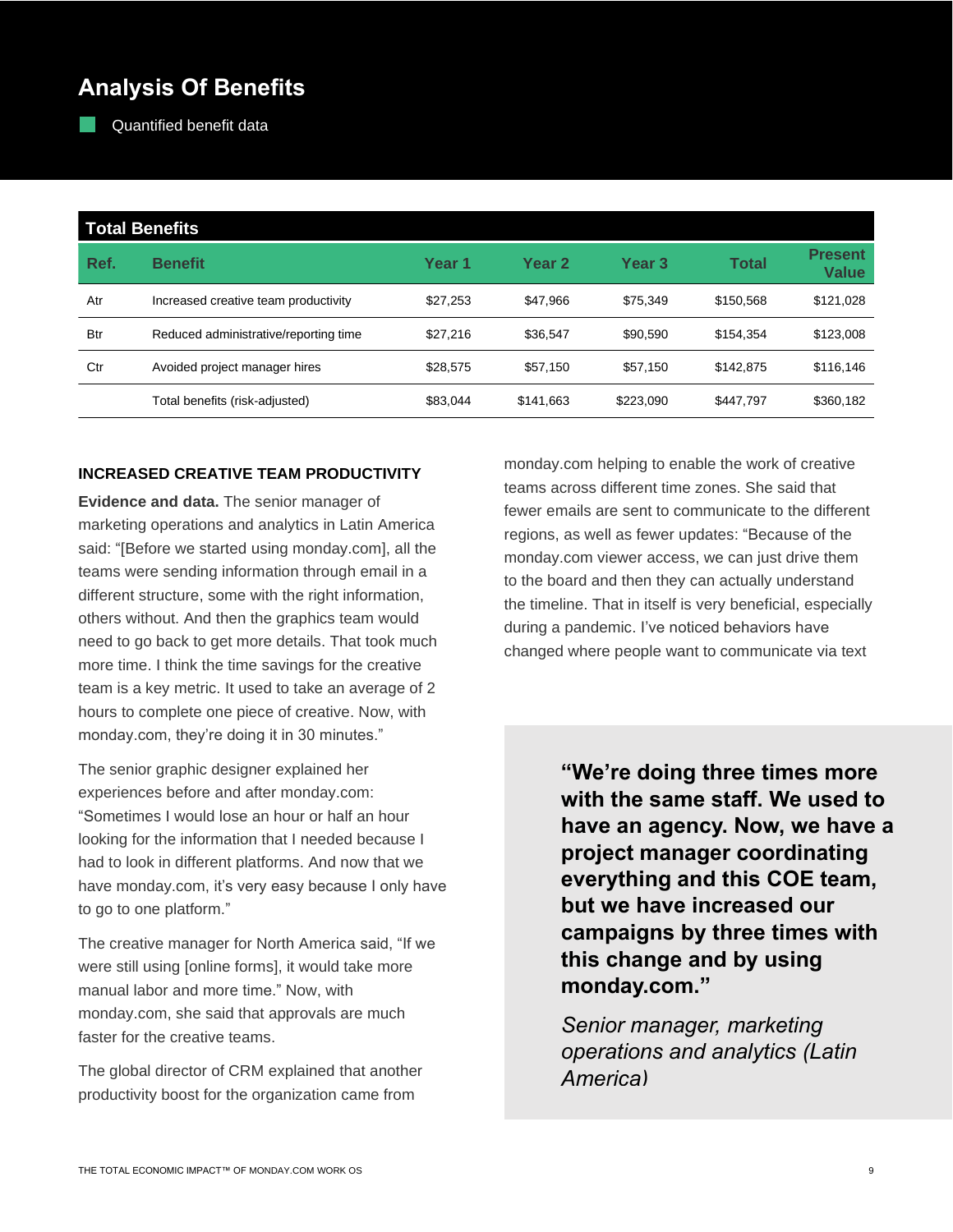or email and not necessarily have conversations anymore. This platform provides that setup for us."

The project manager in Latin America said: "With monday.com, we are more organized. We work within this complex process with a lot of people involved. This brings transparency to the team. We know exactly what the deadlines are and who is involved. We can keep all the historical data and include the links. It's also a repository, with dashboards to understand how we are performing, which helps us improve day to day."

The Motorola interviewees said their productivity improved by automating notifications of campaign approvals. Before monday.com, the project manager in Latin America said: "That approval notification process was a delay of half an hour or an hour by each country for each campaign. So that's a lot of time saved."

The creative manager, North America, explained how monday.com's notification system keeps projects moving along on a timely basis. "Instead of having to schedule meetings to review creative assets, copywriters and designers let me know, 'Hey, we just tagged you. Can you please approve this ASAP because we need to hand it over?'"

**Modeling and assumptions.** The Motorola marketing leaders told Forrester:

- Before using monday.com, it took creative teams an average of 2 hours to complete projects. Using monday.com, interviewees said that the time was cut to 30 minutes.
- The interviewees told Forrester that the Latin America region handles 40 to 50 creative projects per month; the global team handles 40 projects per month (including email/push, website assets, and social assets); and the North America team handles 100 creative projects each month.

• These figures, along with an average fully burdened hourly wage of \$34 for creative team members, form the basis of the model for this

> **"We [the global digital team] handle a large volume of web, email, push and social projects. With teams in India and Chicago, we only have two hours overlap, so the handoff overnight is critical. monday.com has become the solution we use to tag people to get things done overnight and make sure they have what they need to do it."**

*Global director, CRM, digital and social*

## benefit.

**Risks.** Other organizations may experience a higher or lower value for this benefit as a result of:

- The time involved in completing creative projects before and after deploying monday.com.
- The volume of creative work the organization performs each year.
- The average pay for creatives in the region or organization.

**Results.** To account for these risks, Forrester adjusted this benefit downward by 5%, yielding a three-year, risk-adjusted total PV (discounted at 10%) of more than \$121,000.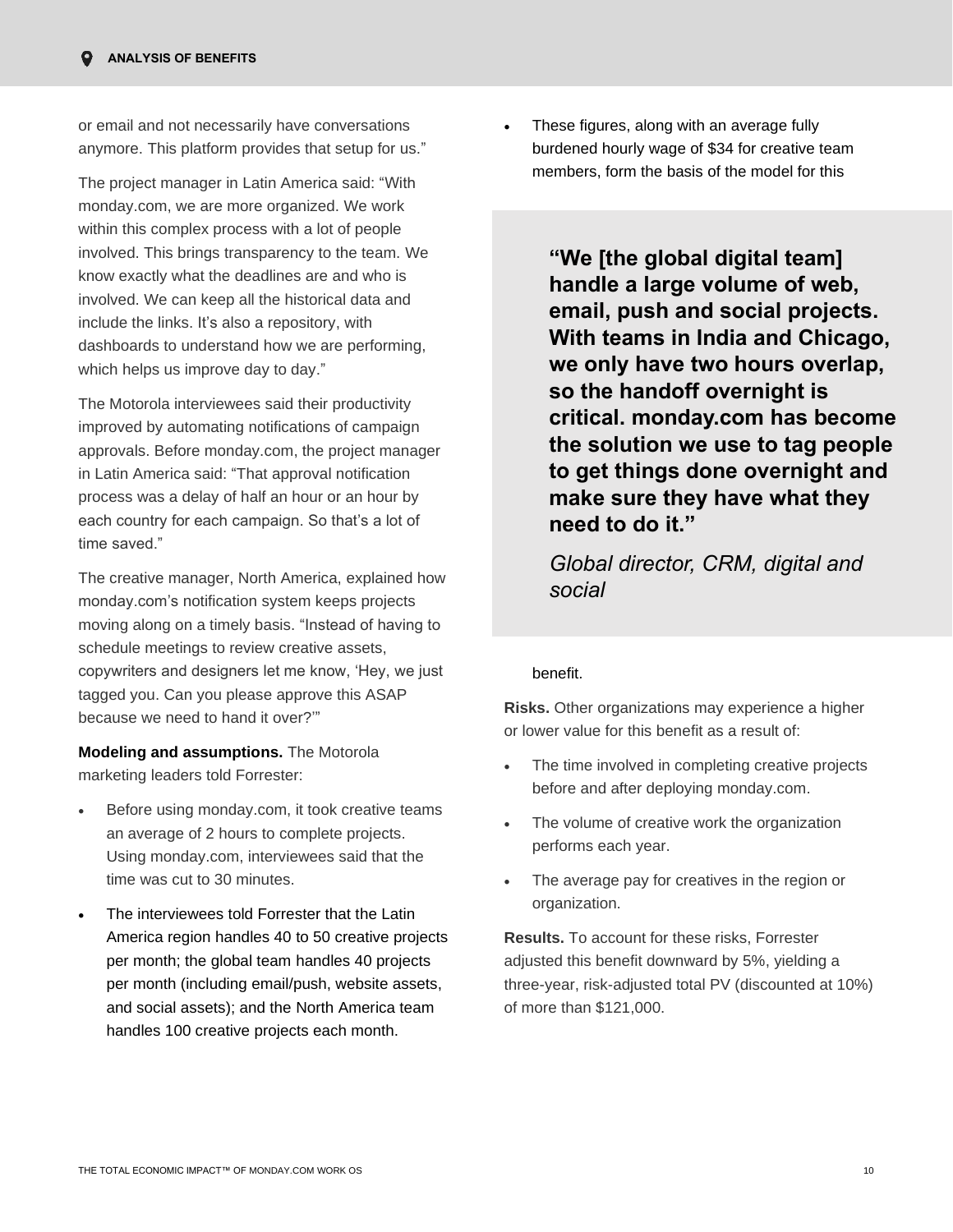|                             | <b>Increased Creative Team Productivity</b>          |                     |          |                                     |          |  |  |  |
|-----------------------------|------------------------------------------------------|---------------------|----------|-------------------------------------|----------|--|--|--|
| Ref.                        | <b>Metric</b>                                        | <b>Source</b>       | Year 1   | Year 2                              | Year 3   |  |  |  |
| A <sub>1</sub>              | Average hours per project before monday.com          | <b>Interviews</b>   | 2        | 2                                   | 2        |  |  |  |
| A2                          | Average hours per project after monday.com           | Interviews          | 0.75     | 0.68                                | 0.56     |  |  |  |
| A <sub>3</sub>              | Average projects per year                            | <b>Interviews</b>   | 900      | 1,500                               | 2,160    |  |  |  |
| A4                          | Average fully burdened hourly wage                   | <b>TEI standard</b> | \$34.00  | \$34.00                             | \$34.00  |  |  |  |
| A5                          | Percent productivity recaptured                      | Forrester           | 75%      | 75%                                 | 75%      |  |  |  |
| At                          | Increased creative team productivity                 | (A1-A2)*A3*A4       | \$28,688 | \$50,490                            | \$79,315 |  |  |  |
|                             | Risk adjustment                                      | ⊥5%                 |          |                                     |          |  |  |  |
| Atr                         | Increased creative team productivity (risk-adjusted) |                     | \$27,253 | \$47,966                            | \$75,349 |  |  |  |
| Three-year total: \$150,568 |                                                      |                     |          | Three-year present value: \$121,028 |          |  |  |  |

## **REDUCED ADMINISTRATIVE/REPORTING TIME**

**Evidence and data.** Interviewed leaders of Motorola's marketing team told Forrester that monday.com has streamlined their team meetings and freed them from collecting and analyzing information for corporate reporting. The global director of CRM said, "We use it to understand on a quarterly basis how many requests we have, how many are complete, and what's outstanding, so [it provides] very basic visualization for us." Several interviewees told Forrester that they are also easily able to report KPIs and other statistics to highlight the team's contribution to the business and to justify incremental hires or other investments.

Easy access to the right information also facilitates the work of managers and administrative teams. The senior manager of marketing operations and analytics in Latin America noted: "The filters allow you to see everything based on subject, date, and other parameters. It's very easy when I'm speaking with a country to just filter by, for instance, Chile. But let's say I'm with a lcenter of excellencel team and I need to understand what we have to do for the next two weeks: It quickly pulls that for me. I can use

different filters and the information will be there to everyone to see and discuss."

**Modeling and assumptions.** Motorola's monday.com users told Forrester:

- Prior to having monday.com, a dozen people spent 5 hours each week in global status meetings. After deployment of monday.com for the internal marketing agency, status meetings are shortened by 4 hours a week.
- The North America creative manager told Forrester that her team of 12 people saved 2 hours a week in their status meetings with monday.com, as did the team in Latin America.
- The time required to create quarterly reports for management was cut in half — from at least a full day per quarter to less than half a day.
- Forrester uses an average fully burdened hourly wage of \$54 for the senior managers involved in this administrative work.
- Forrester assumes that approximately 50% of this time saved is recouped as productive work for the organization.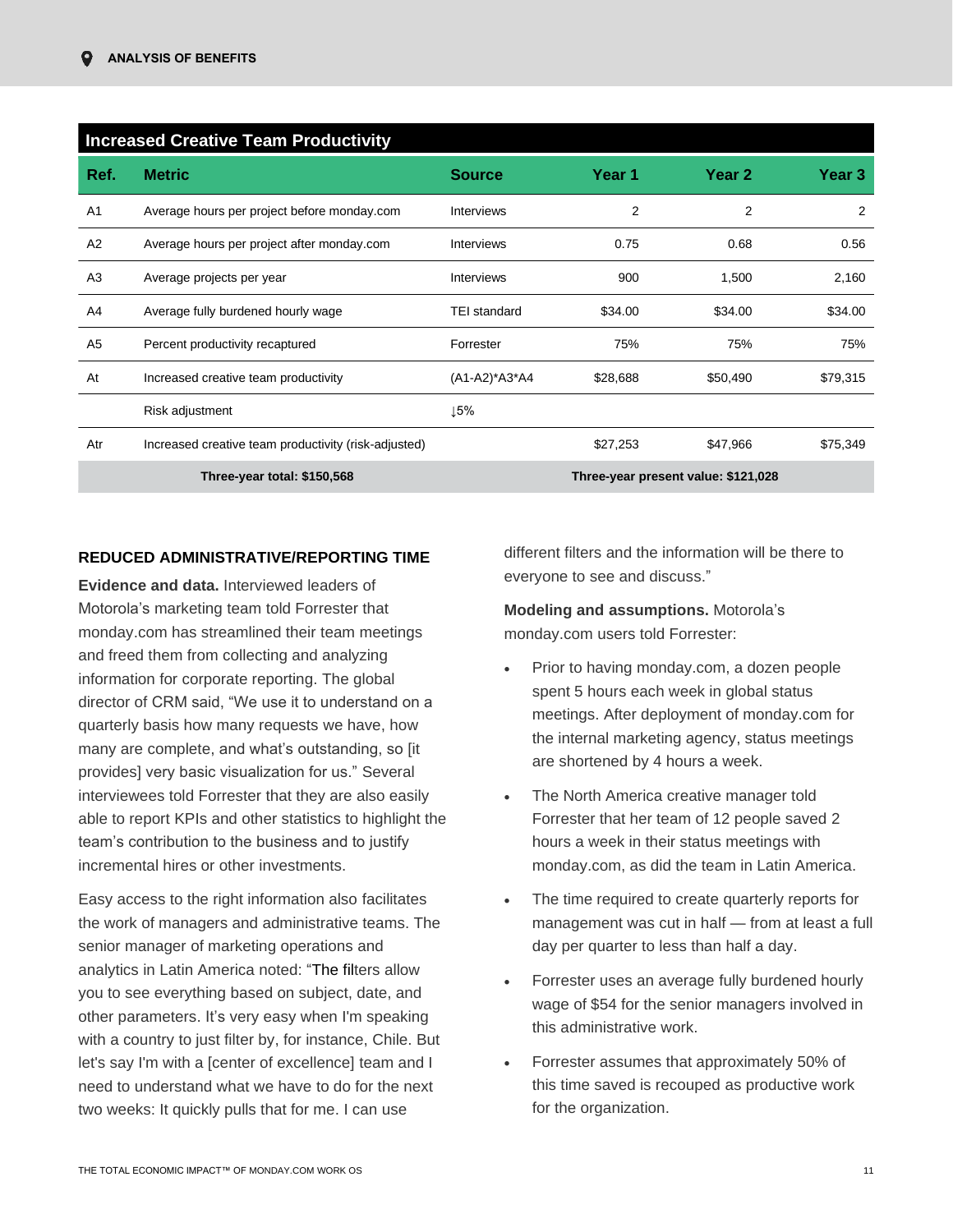**Risks.** There is a risk that other organizations may experience a different value from this benefit due to:

- The amount of time spent in administrative tasks related to marketing project management.
- The average rate of pay for management team members involved in those tasks.
- The portion of time saved that is recouped by the organization.

**Results.** To account for these risks, Forrester adjusted this benefit downward by 10%, yielding a three-year, risk-adjusted total PV of more than \$123,000.

## **Reduced Administrative/Reporting Time**

| Ref.           | <b>Metric</b>                                                          | <b>Source</b>               | Year 1   | Year 2                              | Year 3    |
|----------------|------------------------------------------------------------------------|-----------------------------|----------|-------------------------------------|-----------|
| <b>B1</b>      | Weekly person-hours saved in staff meetings                            | <b>Interviews</b>           | 24       | 32                                  | 80        |
| <b>B2</b>      | Meetings per year                                                      | Interviews                  | 46       | 46                                  | 46        |
| B <sub>3</sub> | Hours to prepare quarterly reporting before<br>monday.com              | Interviews                  | 32       | 64                                  | 96        |
| <b>B4</b>      | Hours to prepare quarterly reporting after deployment<br>of monday.com | Interviews                  | 16       | 32                                  | 48        |
| B <sub>5</sub> | Average fully burdened hourly salary                                   | <b>TEI</b> standard         | \$54.00  | \$54.00                             | \$54.00   |
| B <sub>6</sub> | Administrative time savings                                            | B1*B2*B5+<br>$((B3-B4)*B5)$ | \$60,480 | \$81,216                            | \$201,312 |
| <b>B7</b>      | Percentage productivity recaptured                                     | <b>TEI</b> standard         | 50%      | 50%                                 | 50%       |
| Bt             | Reduced administrative/reporting time                                  | B6*B7                       | \$30,240 | \$40,608                            | \$100,656 |
|                | Risk adjustment                                                        | 110%                        |          |                                     |           |
| <b>Btr</b>     | Reduced administrative/reporting time (risk-adjusted)                  |                             | \$27,216 | \$36,547                            | \$90,590  |
|                | Three-year total: \$154,354                                            |                             |          | Three-year present value: \$123,008 |           |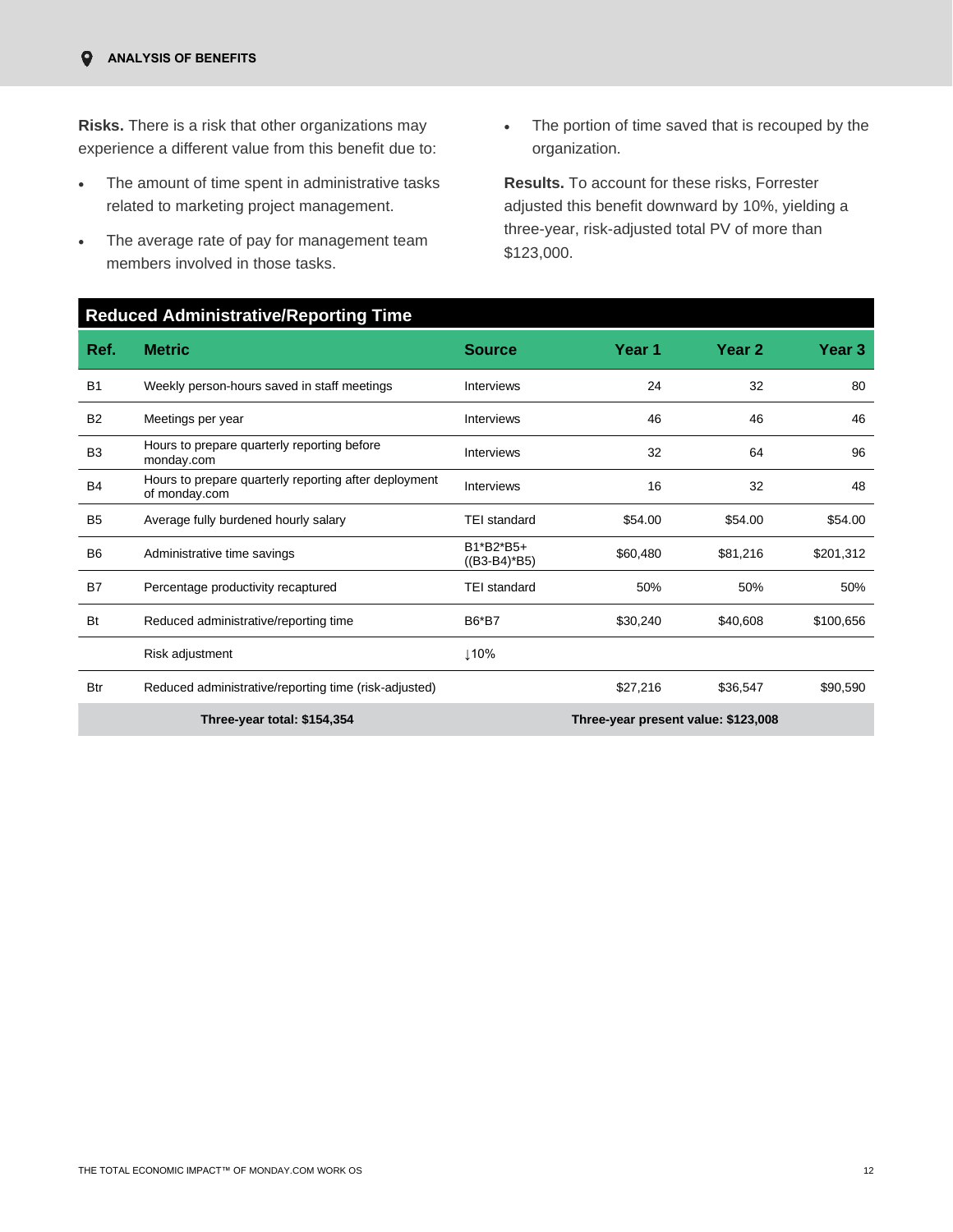#### **AVOIDED PROJECT MANAGER HIRES**

**Evidence and data.** The creative manager for North America at Motorola explained how they use the project managers (PMs) with monday.com: "One of the big reasons we continue to use a PM is because we were not getting a singular type of request on a daily basis. There were a lot of qualitative prioritizations that still needed to happen. I cannot put in a formula that says, 'This stakeholder's request is less important than this one's.'"



Project manager hire avoided **\$63,500/year**

**Modeling and assumptions.** Forrester uses the following information about Motorola's experience to model the value of this benefit:

- At the time of the interviews, there were three project managers working on monday.com one for the global team, another for North America, and a third for the Latin America region.
- The creative manager in North America told Forrester that, as the first users of monday.com, her team had immediately saved half a project management FTE.
- Without monday.com, the senior manager of marketing operations and analytics for Latin America, who began using the solution in Year 2, said they would also have needed to hire at least another half-time project manager.
- Forrester assumes a fully burdened annual salary of \$63,500 for a full-time project manager.

**"monday.com is a repository, a central location where people can go and reference everything. We include links to assets, approvals and delivery dates, and we can track when content was delivered."**

## *Creative manager (North America)*

**Risks.** The risk that another organization will experience a different value depends on the salary paid to their project managers, as well as the increased workload undertaken.

**Results.** To account for these risks, Forrester adjusted this benefit downward by 10%, yielding a three-year, risk-adjusted total PV of more than \$116,000.

|                             | <b>Avoided Project Manager Hires</b>          |                     |          |                                     |          |  |  |  |  |
|-----------------------------|-----------------------------------------------|---------------------|----------|-------------------------------------|----------|--|--|--|--|
| Ref.                        | <b>Metric</b>                                 | <b>Source</b>       | Year 1   | Year 2                              | Year 3   |  |  |  |  |
| C <sub>1</sub>              | Project manager hires avoided                 | Interviews          | 0.5      | 1.0                                 | 1.0      |  |  |  |  |
| C <sub>2</sub>              | Average fully burdened salary                 | <b>TEI</b> standard | \$63,500 | \$63,500                            | \$63,500 |  |  |  |  |
| Ct                          | Avoided project manager hires                 | $C1^{\star}C2$      | \$31,750 | \$63,500                            | \$63,500 |  |  |  |  |
|                             | Risk adjustment                               | 110%                |          |                                     |          |  |  |  |  |
| Ctr                         | Avoided project manager hires (risk-adjusted) |                     | \$28,575 | \$57,150                            | \$57,150 |  |  |  |  |
| Three-year total: \$142,875 |                                               |                     |          | Three-year present value: \$116,146 |          |  |  |  |  |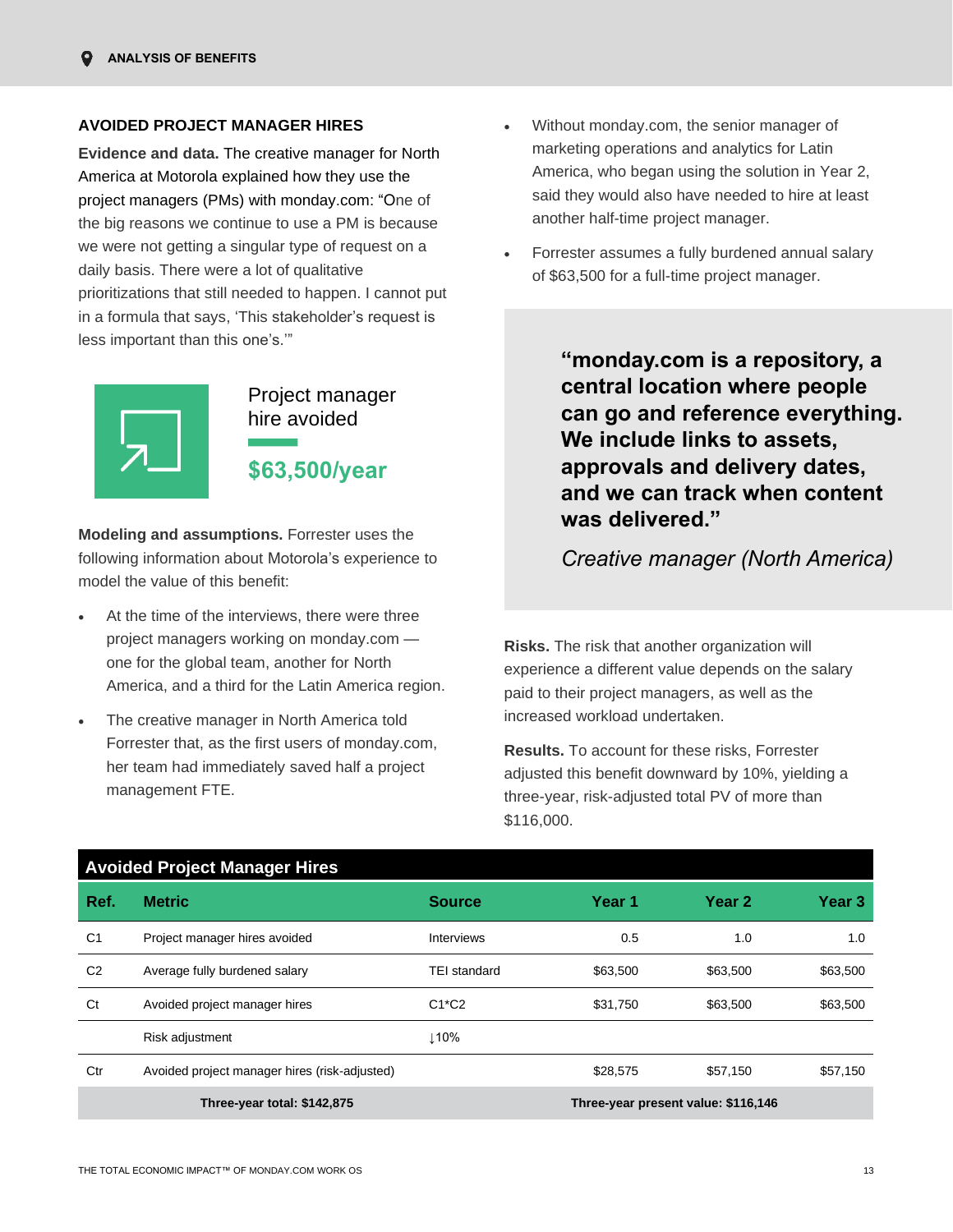#### **UNQUANTIFIED BENEFITS**

- **Improved job satisfaction and reduced stress for all team members.** Interviewees unanimously agreed that monday.com made their job much easier and more fulfilling. With everything they needed organized in one place, they were able to focus on the unique skills they brought to the business, whether that was creative abilities, analytical skills, or management and people development talent. Several interviewees said, "It's our single source of truth," giving visibility of the work as it came into the system and as it progressed to completion and approval. They said that monday.com is where they find everything regarding a campaign or piece of creative: deadlines, approvals, and creative assets that were previously scattered across emails and various chat platforms.
- **Enabled efficient handoffs for creative teams, especially across time zones.** The graphic designer in Mexico said, "monday.com helps us

plan our work better and be aware of the timelines to know where and when we have to deliver the art for the key visuals to share with all the team."

Each region relies on monday.com for product launches. The creative manager, North America explained: "Prioritization is key because we need to coordinate product launches all over the world. With my launch calendar in monday.com, I know exactly which products will launch when in each market, and then I know the dates for when we need to start to create the CRM campaigns."

• **Provided data-driven demonstration of the team's value to the organization.** The global director of CRM said, "We have a clear view of the capacity of each of the individuals and an understanding of turnaround time, so we are able to assess the gaps between what is being asked of us and what we can realistically do, and we can present that to leadership moving forward."

**"Seeing everything that the team currently has on their plate is absolutely the benefit of monday.com."**

— Creative manager (North America)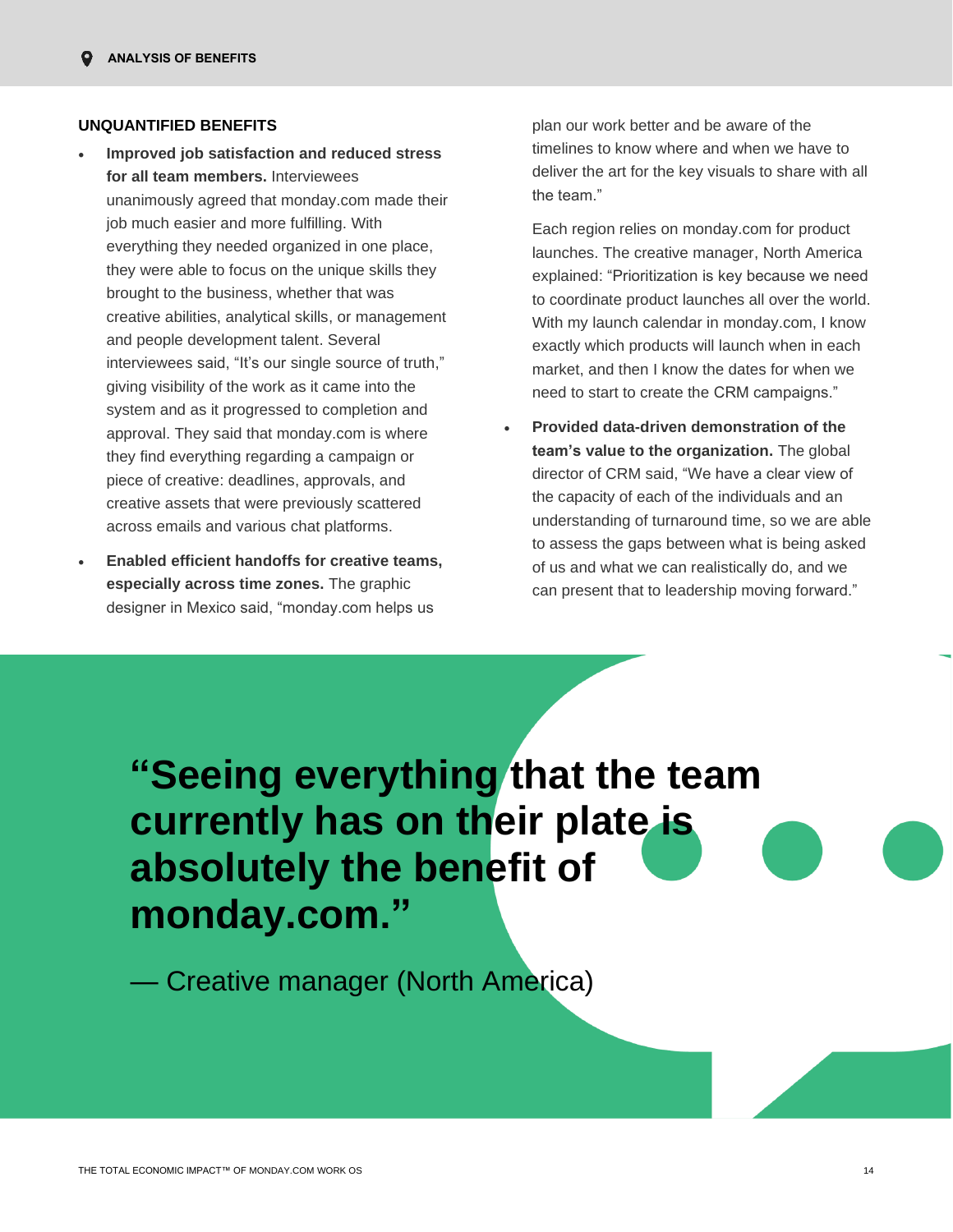# **Analysis Of Costs**

Quantified cost data

| <b>Total Costs</b> |                             |                |          |                   |                   |          |                                |
|--------------------|-----------------------------|----------------|----------|-------------------|-------------------|----------|--------------------------------|
| Ref.               | Cost                        | <b>Initial</b> | Year 1   | Year <sub>2</sub> | Year <sub>3</sub> | Total    | <b>Present</b><br><b>Value</b> |
| Dtr                | Annual license fees         | \$0            | \$22.050 | \$25,725          | \$34,125          | \$81,900 | \$66,944                       |
| Etr                | Setup and training          | \$8,418        | \$1,173  | \$3,519           | \$1,955           | \$15,065 | \$13,861                       |
|                    | Total costs (risk-adjusted) | \$8,418        | \$23,223 | \$29,244          | \$36,080          | \$96,965 | \$80,805                       |

## **ANNUAL LICENSE FEES**

**Evidence and data.** The users on the Motorola team were all included in a single contract that covered 85 users in a variety of different geographies and marketing disciplines. As the user base expanded within Motorola, the team's contracted commitment changed from monthly to annual, and the cost per user decreased somewhat.

**Modeling and assumptions.** To model this cost, Forrester assumes:

- An increasing user base from 15 users in Year 1 to 85 users in Year 3.
- Per-user monthly fees of approximately \$32 for 85 users, based on an annual contract.
- The team uses the solution without additional customization, automations, or integrations with

other company systems (e.g., accounting, HCM, engineering project tracking tools, etc.).

**Risks.** The factors that might drive different costs for another organization include:

- The number of employees using the solution (number of seats purchased).
- The commitment level of the organization (e.g., monthly vs. annual contract).
- The degree of customization the organization requires in the solution's functionality.

**Results.** To account for these risks, Forrester adjusted this cost upward by 5%, yielding a threeyear, risk-adjusted total PV (discounted at 10%) of just under \$67,000.

|                            | <b>Annual License Fees</b>          |                |                |                                    |          |          |  |  |
|----------------------------|-------------------------------------|----------------|----------------|------------------------------------|----------|----------|--|--|
| Ref.                       | <b>Metric</b>                       | <b>Source</b>  | <b>Initial</b> | Year 1                             | Year 2   | Year 3   |  |  |
| D <sub>1</sub>             | Annual license fees                 | monday.com     |                | \$21,000                           | \$24,500 | \$32,500 |  |  |
| Dt                         | Annual license fees                 | D <sub>1</sub> |                | \$21,000                           | \$24,500 | \$32,500 |  |  |
|                            | Risk adjustment                     | ↑5%            |                |                                    |          |          |  |  |
| Dtr                        | Annual license fees (risk-adjusted) |                |                | \$22,050                           | \$25,725 | \$34,125 |  |  |
| Three-year total: \$81,900 |                                     |                |                | Three-year present value: \$66,944 |          |          |  |  |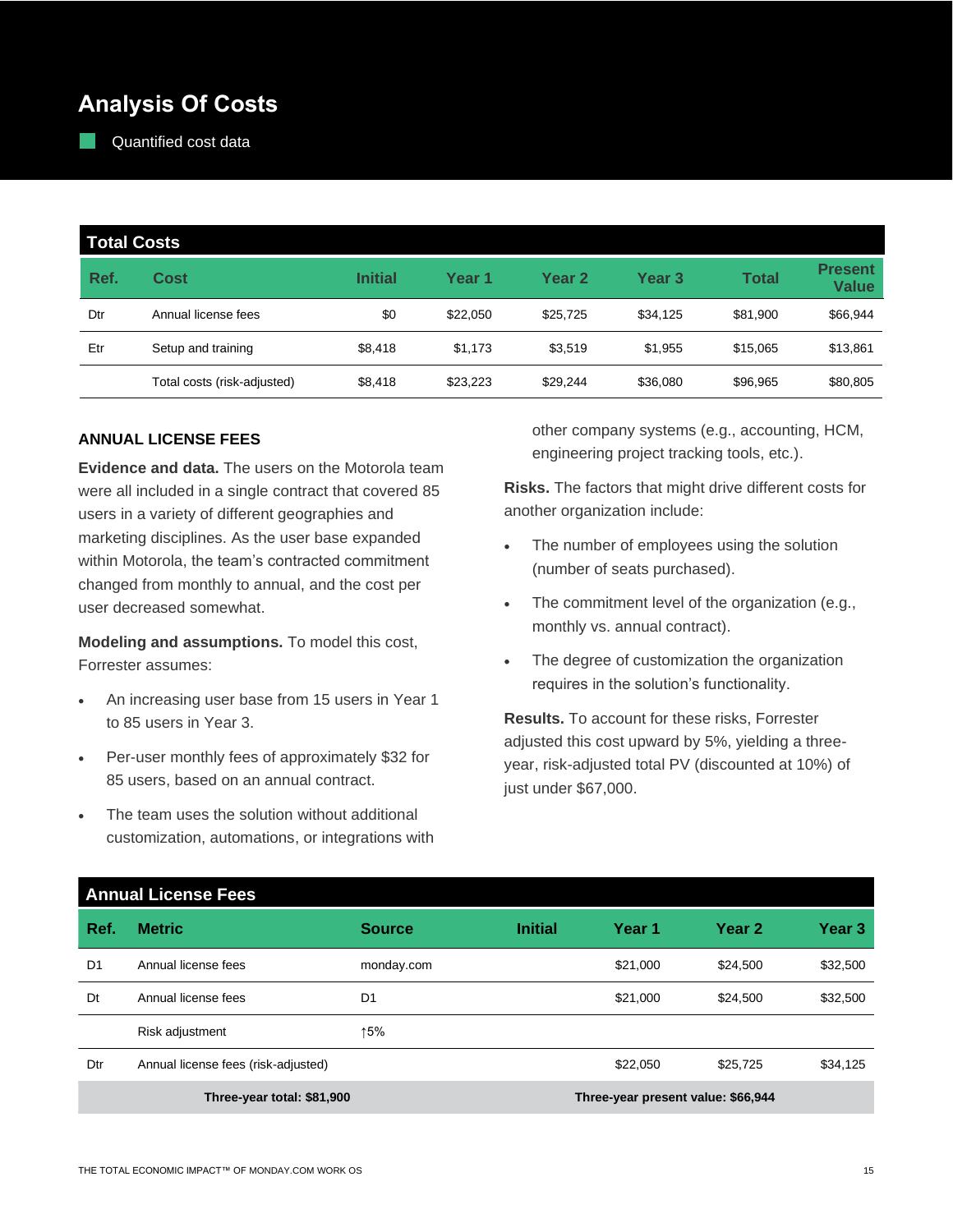## **SETUP AND TRAINING**

**Evidence and data.** The executives Forrester interviewed all said that minimal time was required for training and setup. The director of marketing operations and analytics in Latin America shared: "We did a couple of calls with the monday.com team for them to train us to know what the platform could do and the ways that we could organize things. From there, we were the ones making the platform work for our needs. We shared some learnings, and then each one of the teams in the countries began using monday.com."

The global director of CRM said: "I think monday.com has been very accommodating when it comes to training. When we first started, we actually had a dedicated account executive [who] did some training sessions with us on different capabilities and how to use the platform. And then when we got into the use cases that we needed, they would help us build those workspaces. I think from the time that we started to the time that people became comfortable with it, I would say was two weeks to a month."

The creative manager, North America shared: "We had a very close relationship with our representative at monday.com for a long time. As I was setting up a lot of the asset-tracking content, I worked very closely with monday.com, and we basically wrote a new formula to create workbacks and everything with their support."

**Modeling and assumptions.** To model this cost for the organization, Forrester assumes the following:

- Two internal IT professionals with an average fully burdened hourly wage of \$61 spend approximately a week to 10 days integrating APIs and getting monday.com installed securely on the network as well as on user devices.
- New users receive 2 hours of training when they join the team.
- Marketing team members using the solution have an average fully burdened hourly wage of \$34.

**"Once you understand the process, you can see how you can adapt it for other things. It's quite user-friendly, and I think the monday.com team does a good job of showing us how to get the most out of it."**

*Creative manager (North America)*

**Risks.** The risk that another organization will experience higher or lower startup costs depends on:

- The size and complexity of their network, which will affect the time IT spends integrating monday.com with it.
- The number of users requiring training and the time it takes for them to become proficient with the solution.
- The hourly wages of users and IT professionals.

**Results.** To account for these risks, Forrester adjusted this cost upward by 15%, yielding a threeyear, risk-adjusted total PV of just under \$14,000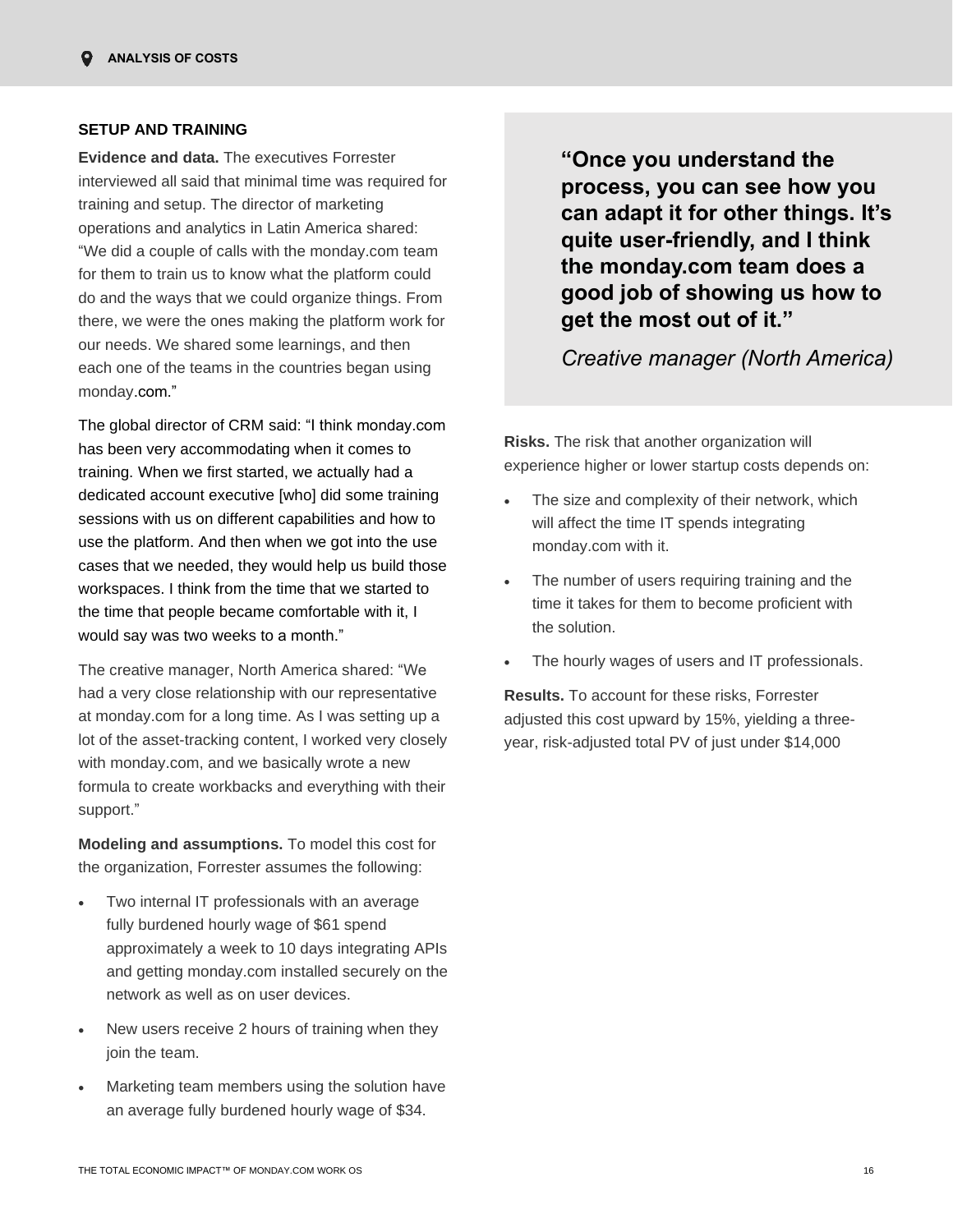|                | <b>Setup And Training</b>                            |                     |                |                                    |                |         |  |  |
|----------------|------------------------------------------------------|---------------------|----------------|------------------------------------|----------------|---------|--|--|
| Ref.           | <b>Metric</b>                                        | <b>Source</b>       | <b>Initial</b> | Year 1                             | Year 2         | Year 3  |  |  |
| E <sub>1</sub> | IT hours for initial deployment                      | <b>Interviews</b>   | 120            |                                    |                |         |  |  |
| E <sub>2</sub> | Average fully burdened IT hourly pay                 | <b>TEI standard</b> | \$61           |                                    |                |         |  |  |
| E <sub>3</sub> | Employees trained                                    | <b>Interviews</b>   |                | 15                                 | 45             | 25      |  |  |
| E4             | Hours of training per employee                       | <b>Interviews</b>   |                | $\overline{2}$                     | $\overline{2}$ | 2       |  |  |
| E <sub>5</sub> | Average fully burdened monday.com user<br>hourly pay | <b>TEI standard</b> |                | \$34.00                            | \$34.00        | \$34.00 |  |  |
| Et             | Setup and training                                   | (E1*E2)+(E3*E4*E5)  | \$7,320        | \$1,020                            | \$3,060        | \$1,700 |  |  |
|                | Risk adjustment                                      | ↑15%                |                |                                    |                |         |  |  |
| Etr            | Setup and training (risk-adjusted)                   |                     | \$8,418        | \$1,173                            | \$3,519        | \$1,955 |  |  |
|                | Three-year total: \$15,065                           |                     |                | Three-year present value: \$13,861 |                |         |  |  |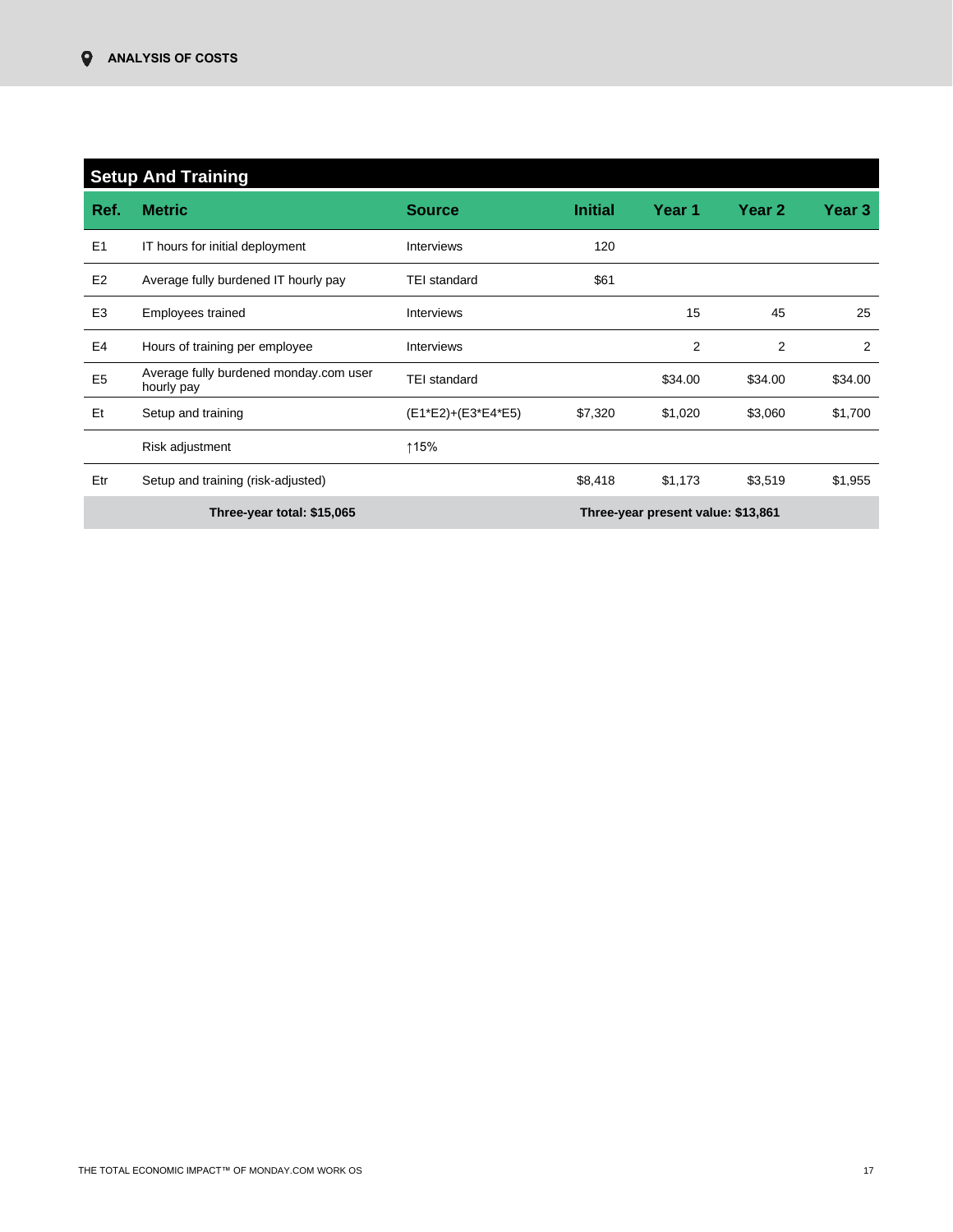# **Financial Summary**

## **CONSOLIDATED THREE-YEAR RISK-ADJUSTED METRICS**

## **Cash Flow Chart (Risk-Adjusted)**



## **Cash Flow Analysis (Risk-Adjusted Estimates)**

|                | <b>Initial</b> | Year 1     | Year 2     | Year <sub>3</sub> | <b>Total</b> | <b>Present</b><br>Value |
|----------------|----------------|------------|------------|-------------------|--------------|-------------------------|
| Total costs    | (\$8,418)      | (\$23,223) | (\$29,244) | (\$36,080)        | (\$96,965)   | (\$80, 805)             |
| Total benefits | \$0            | \$83,044   | \$141,663  | \$223,090         | \$447,797    | \$360,182               |
| Net benefits   | (\$8,418)      | \$59,821   | \$112.419  | \$187,010         | \$350,832    | \$279,377               |
| <b>ROI</b>     |                |            |            |                   |              | 346%                    |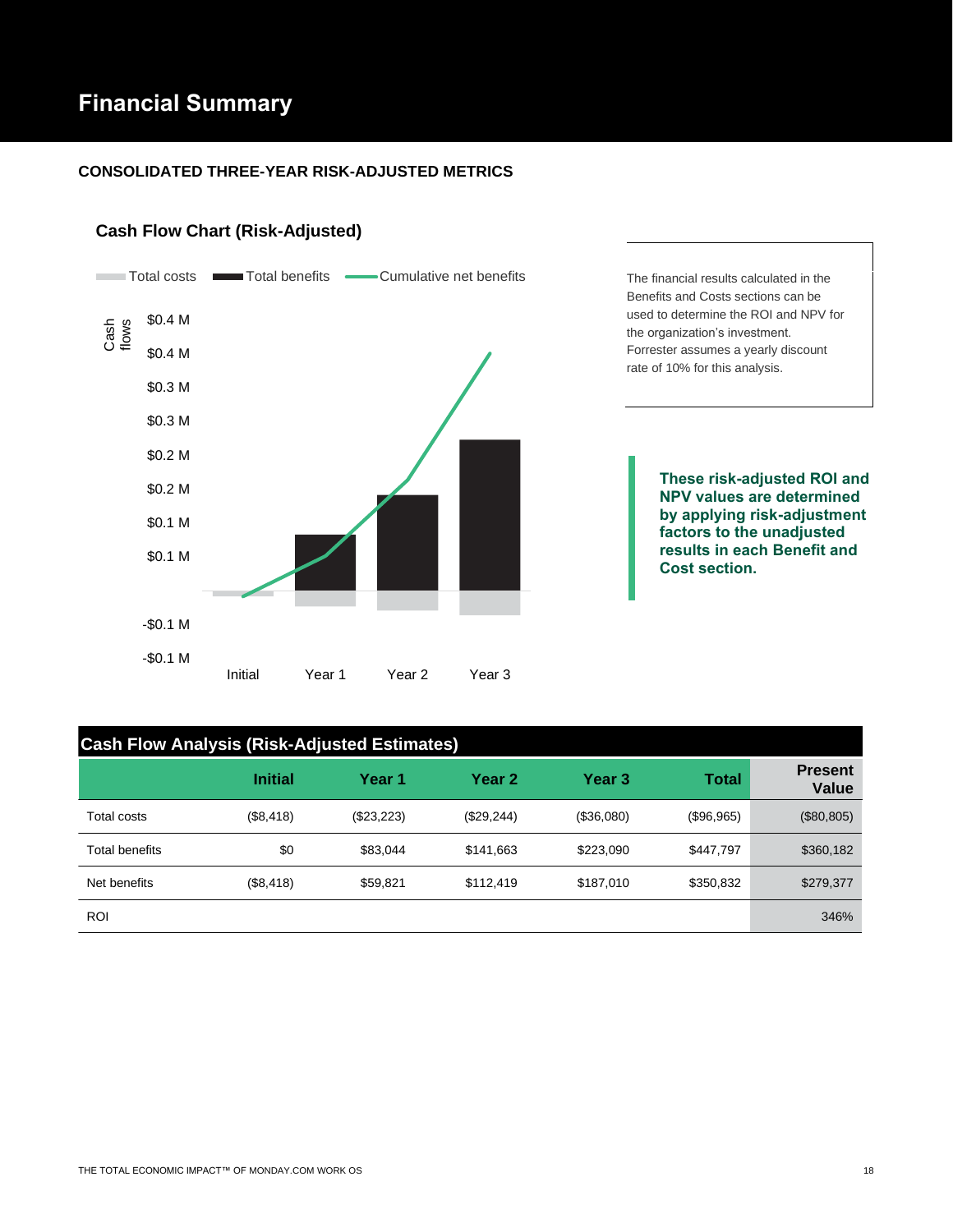# **Appendix A: Total Economic Impact**

Total Economic Impact is a methodology developed by Forrester Research that enhances a company's technology decision-making processes and assists vendors in communicating the value proposition of their products and services to clients. The TEI methodology helps companies demonstrate, justify, and realize the tangible value of IT initiatives to both senior management and other key business stakeholders.

## **TOTAL ECONOMIC IMPACT APPROACH**

**Benefits** represent the value delivered to the business by the product. The TEI methodology places equal weight on the measure of benefits and the measure of costs, allowing for a full examination of the effect of the technology on the entire organization.

**Costs** consider all expenses necessary to deliver the proposed value, or benefits, of the product. The cost category within TEI captures incremental costs over the existing environment for ongoing costs associated with the solution.

**Flexibility** represents the strategic value that can be obtained for some future additional investment building on top of the initial investment already made. Having the ability to capture that benefit has a PV that can be estimated.

**Risks** measure the uncertainty of benefit and cost estimates given: 1) the likelihood that estimates will meet original projections and 2) the likelihood that estimates will be tracked over time. TEI risk factors are based on "triangular distribution."

The initial investment column contains costs incurred at "time 0" or at the beginning of Year 1 that are not discounted. All other cash flows are discounted using the discount rate at the end of the year. PV calculations are calculated for each total cost and benefit estimate. NPV calculations in the summary tables are the sum of the initial investment and the discounted cash flows in each year. Sums and present value calculations of the Total Benefits, Total Costs, and Cash Flow tables may not exactly add up, as some rounding may occur.

# $\blacksquare$

## **PRESENT VALUE (PV)**

The present or current value of (discounted) cost and benefit estimates given at an interest rate (the discount rate). The PV of costs and benefits feed into the total NPV of cash flows.

66ñ

## **NET PRESENT VALUE (NPV)**

The present or current value of (discounted) future net cash flows given an interest rate (the discount rate). A positive project NPV normally indicates that the investment should be made, unless other projects have higher NPVs.



## **RETURN ON INVESTMENT (ROI)**

A project's expected return in percentage terms. ROI is calculated by dividing net benefits (benefits less costs) by costs.



#### **DISCOUNT RATE**

The interest rate used in cash flow analysis to take into account the time value of money. Organizations typically use discount rates between 8% and 16%.



## **PAYBACK PERIOD**

The breakeven point for an investment. This is the point in time at which net benefits (benefits minus costs) equal initial investment or cost.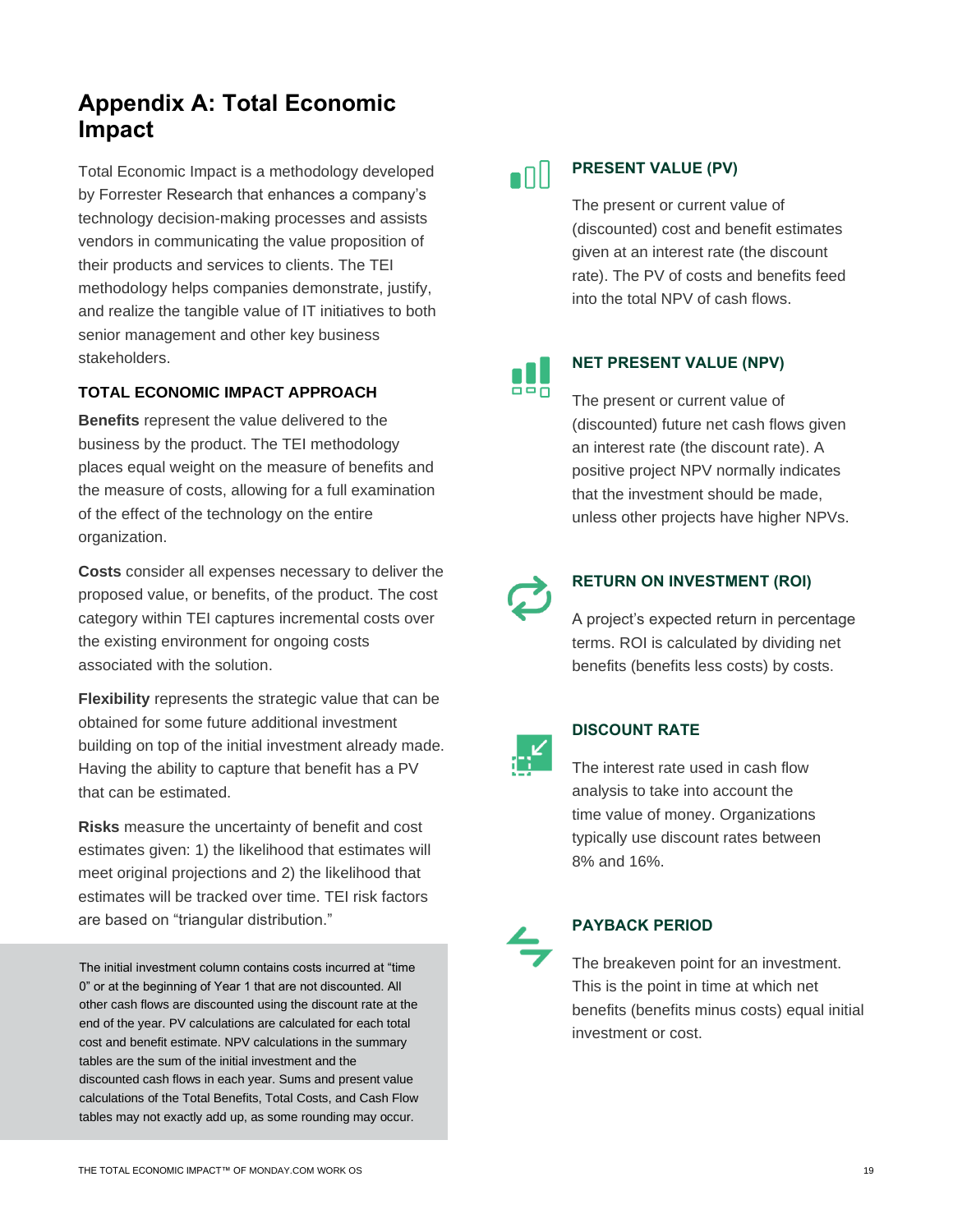# **Appendix B: Endnotes**

<sup>1</sup> Total Economic Impact is a methodology developed by Forrester Research that enhances a company's technology decision-making processes and assists vendors in communicating the value proposition of their products and services to clients. The TEI methodology helps companies demonstrate, justify, and realize the tangible value of IT initiatives to both senior management and other key business stakeholders.